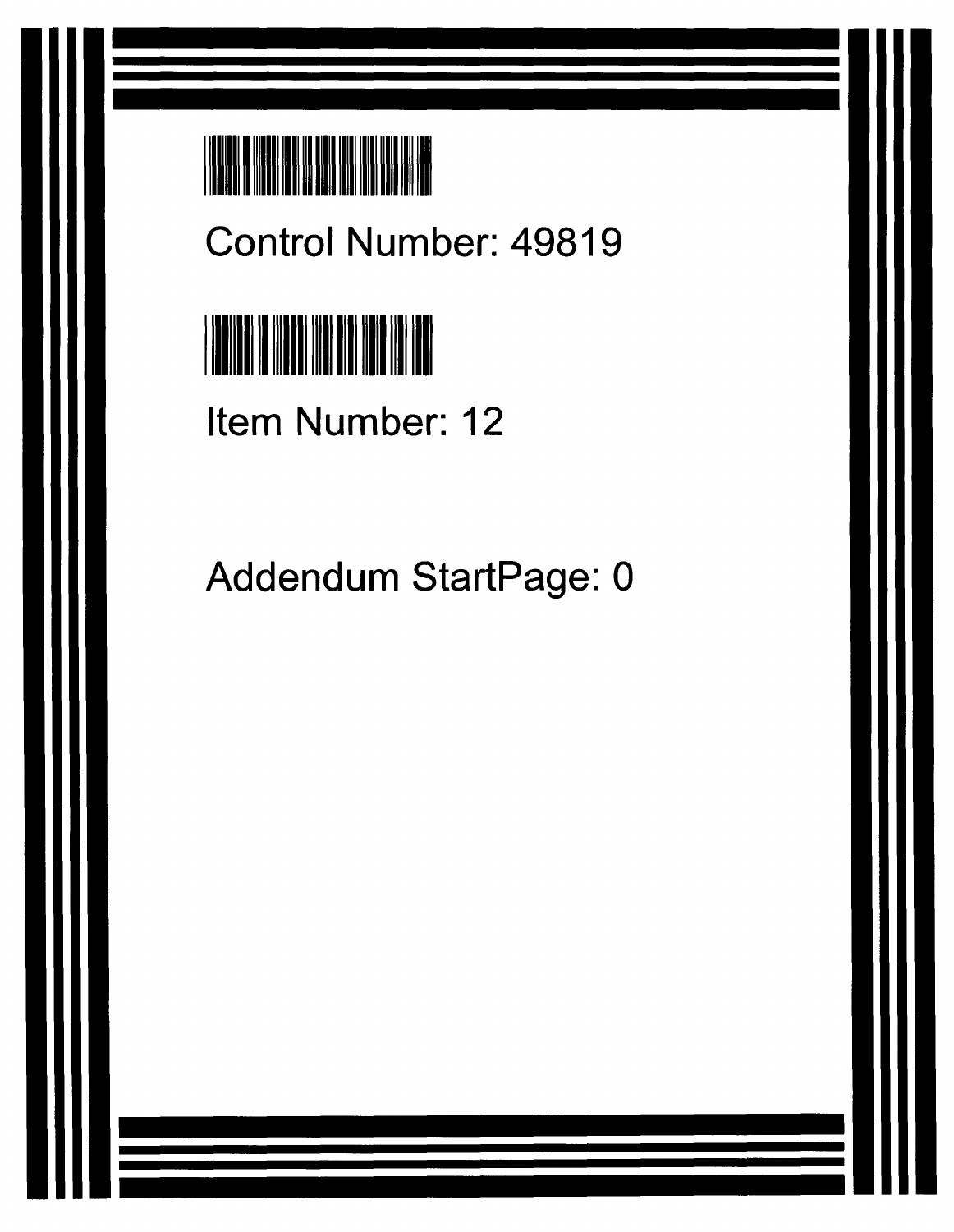# RECENTS

1

#### **PUC PROJECT NO. 49819**

# **RULEMAKING RELATING TO** 8<br> **CYBERSECURITY MONITOR 6 BEFORE THE 27 PM 2: 47**<br> **BEFORE THE 27 PM 2: 47**<br> **BEFORE THE 27 PM 2: 47 CYBERSECURITY MONITOR**  $\begin{array}{ccc}\n\hat{\mathbf{s}} \\
\hat{\mathbf{s}}\n\end{array}$  **PUBLIC UTILITY: COMMISSION: E TEXAS PLING CLERK OF TEXASILING CLEAK**

#### **ONCOR ELECTRIC DELIVERY COMPANY LLCS AND TEXAS-NEW MEXICO POWER COMPANY'S INITIAL COMMENTS**

#### **TO THE HONORABLE PUBLIC UTILITY COMMISSION OF TEXAS:**

COMES NOW Oncor Electric Delivery Company LLC ("Oncor") and Texas-New Mexico Power Company ("TNMP"), and timely file these initial comments on the new rule proposed in this Project, 16 Tex. Admin. Code § 25.367 ("TAC"), relating to the cybersecurity monitor ("CSM"). Oncor and TNMP appreciate the work of the Public Utility Commission of Texas ("Commission") and Commission staff in leading the efforts in this matter, and both remain committed to working in a collaborative manner to formulate rules that will best serve the State of Texas. There are several portions of the proposed rule that Oncor and TNMP support, such as the process for selecting the CSM, the rnajority of the qualifications for the CSM, certain responsibilities of the CSM, the ethics standards governing the CSM, and the funding of the CSM (among other provisions). With respect to the portions of the proposed rule that Oncor and TNMP propose to revise, Oncor and TNMP respectfully show the following:

## **I. INTRODUCTION**

As the Commission knows, electric transrnission and distribution providers within the Electric Reliability Council of Texas, Inc. ("ERCOT") region, such as Oncor and TNMP, are not only subject to Commission oversight and ERCOT protocols, but also subject to significant oversight from the North American Electric Reliability Corporation ("NERC") and the Texas Reliability Entity, Inc. ("Texas  $RE"$ )<sup>1</sup> for the purpose of maintaining the reliability and security of the bulk power system. As part of this oversight, Oncor and TNMP are subject to stringent NERC reliability standards, including Critical Infrastructure

<sup>&</sup>lt;sup>1</sup> Texas RE is the "Regional Entity" for the area of Texas served by ERCOT. Through a delegation agreement with NERC, which is approved by the Federal Energy Regulatory Commission, Texas RE is authorized to develop, monitor, assess, and enforce compliance with NERC reliability standards, develop regional standards, and assess and periodically report on the reliability and adequacy of the bulk power systern. In addition, Texas RE serves as the Commission's "Reliability Monitor" for the ERCOT region.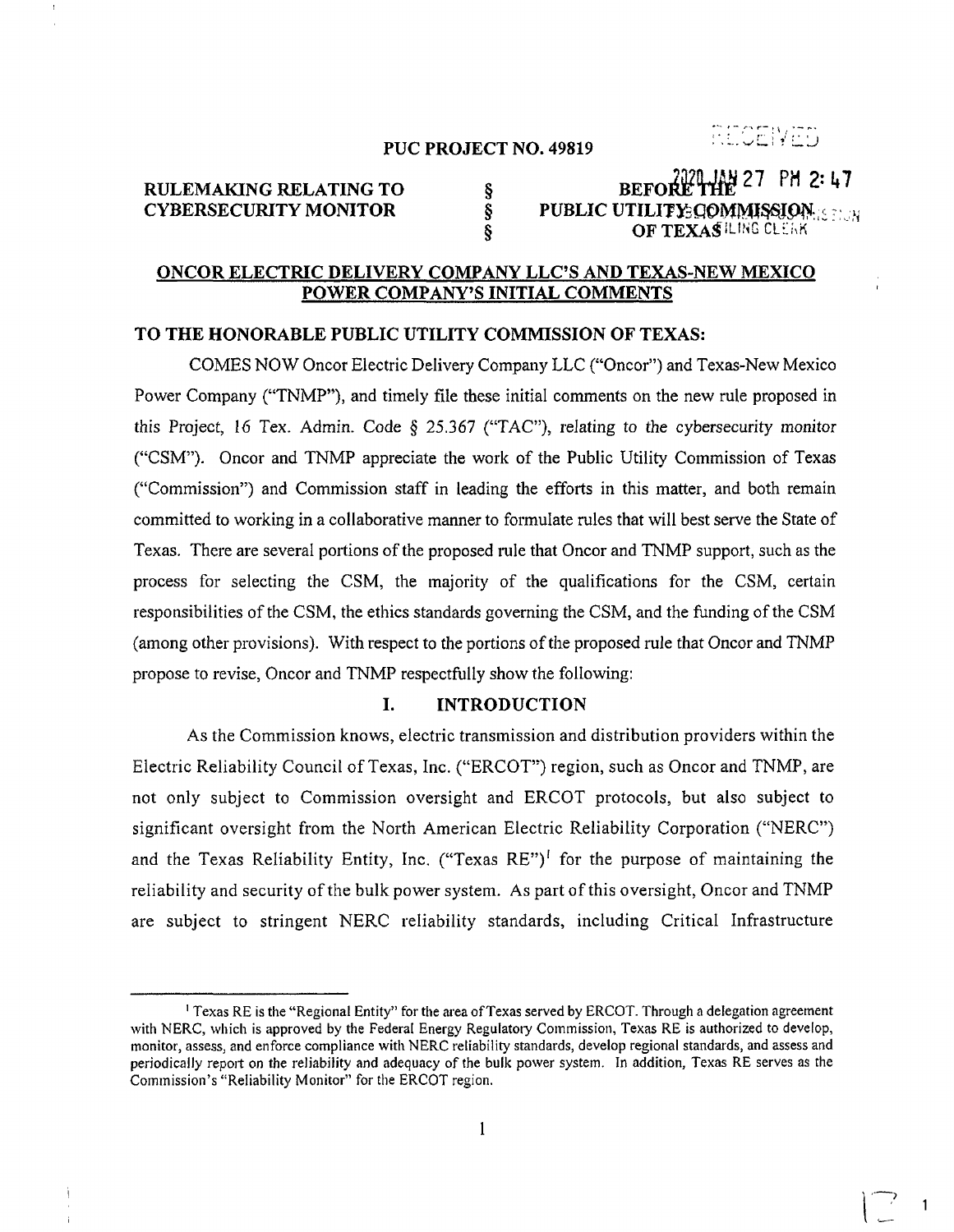Protection ("CIP") standards, and must submit to periodic compliance audits to assess compliance with the CIP and other reliability standards.

Prior to the introduction of the legislation proposing the creation of the CSM role, the Commission's 2019 Scope of Competition Report ("Scope Report") to the 86<sup>th</sup> Legislature noted that with respect to cybersecurity, the Commission "can bring value in a facilitation role." The Scope Report went on to recommend that the Legislature "establish a collaborative cybersecurity outreach program that would bring additional resources to bear, without impeding work already being done by utilities. This program would include regular meetings with utilities to identify best practices and emerging threats, coordination of workforce training and security exercises, and related research."2

Throughout the legislative process in which the enabling statutes behind the proposed rule were signed into law *(i.e.,* PURA §§ 36.213 and 39.1516, enacted as part of Senate Bill 936; and PURA §§ 31.051-.052 and amendments to PURA § 39.151, enacted and adopted as part of Senate Bill 64), the Legislature made clear that these statutes were intended to provide for an entity that would coordinate best efforts among utilities and conduct outreach to educate and inform utilities and the Commission about cybersecurity preparedness and best practices. For example, during the March 31, 2019 meeting of the Senate Committee on Business and Commerce, Senator Hancock laid out SB 936, describing it as follows:

> "...the cybermonitor program is not intended to be the traditional regulatory compliance program ... [it is] intended to provide outreach to the Texas electric utilities to evaluate universal corporate principles and programs for infrastructure protection and to assist in identifying areas for improvement. The bill does not create new enforcement authority but instead creates a role that will allow the cybersecurity monitor to coordinate ongoing efforts across all utilities in ERCOT."3

Additionally, in the May 31, 2019 Senate Research Center Bill Analysis for the enrolled version of SB 936, the Author' s/Sponsor's Statement of Intent states that "[t]he cybermonitor program is not intended to be a traditional compliance standard, but rather outreach to Texas electric utilities to evaluate corporate practices and programs for infrastructure protection and assist in identifying

*<sup>2</sup>2019 Report on the Scope ofCompetition in Electric Markets in Texas,* Project No. 48017, Final Version at 26-27 (Jan. 14, 2019).

Committee video available here (see hours 1:42-1:45 for discussion of SB 936): https://ticsenate.granicus.com/MediaPlayer.php?view\_id=45&clip\_id=13987.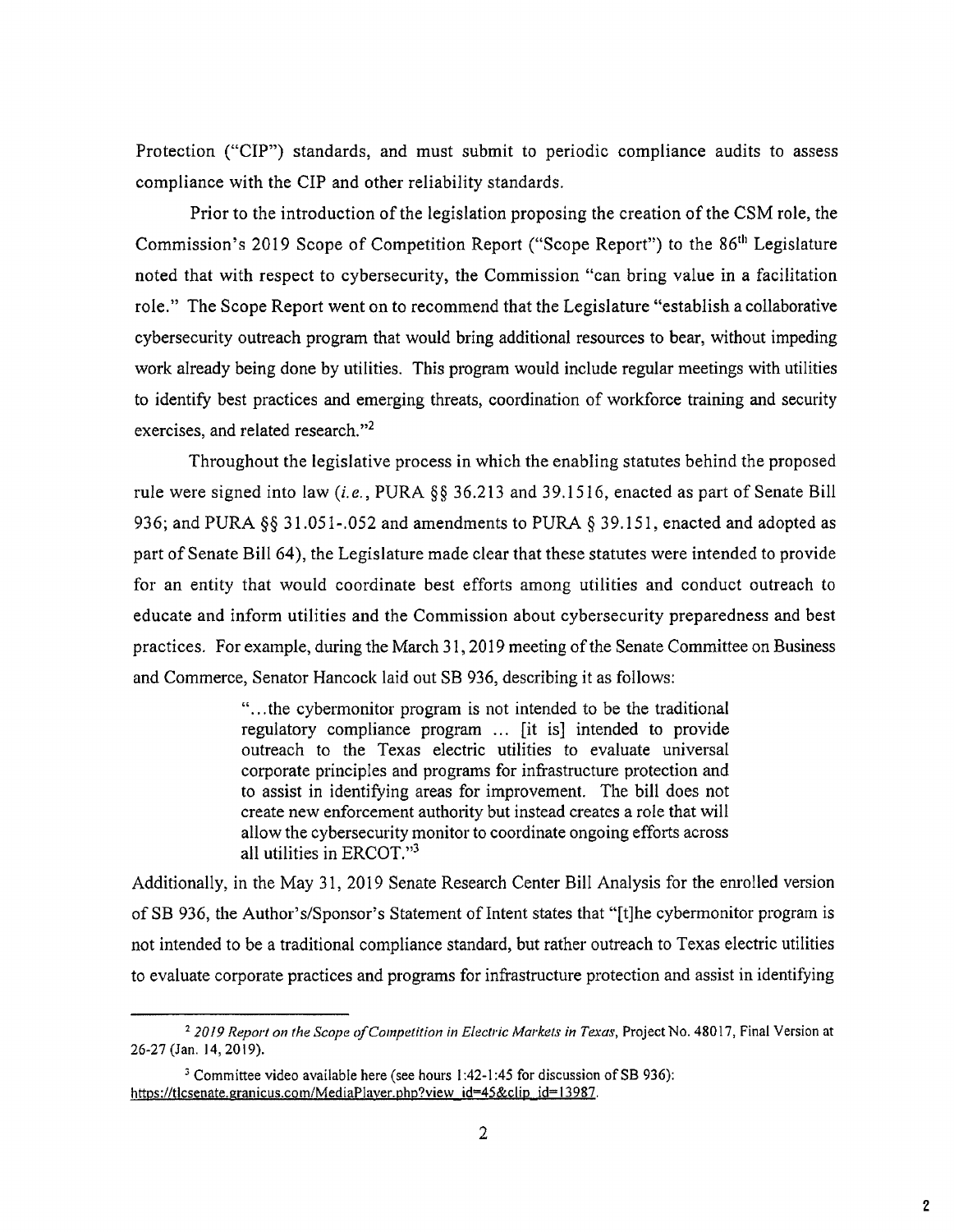vulnerabilities and areas for improvement."<sup>4</sup> The language of the enabling statutes clearly reflects this specific role intended for the CSM as a facilitator, not a regulator. The Legislature never suggested there was any intention to create a new investigatory entity with oversight authority over monitored utilities.

The CSM's role is in contrast to other grants of authority made by the Legislature such as those made to the Commission itself, the independent market monitor ("IMM"), and the reliability monitor. For example, the Commission has been granted broad authority to regulate and supervise the business of each utility<sup>5</sup> and has specifically been granted the authority to enforce provisions of PURA.<sup>6</sup> The Legislature was clear that the Commission has the authority to levy administrative penalties, disgorge profits, and seek to enjoin noncompliance.<sup>7</sup> As to the IMM, the Legislature specifically granted this entity the authority to, "...detect and prevent market manipulation strategies and recommend measures to enhance the efficiency of the wholesale market." $8$  As to the Reliability Monitor, the Legislature authorized the Comrnission to delegate to this entity responsibilities for establishing or enforcing rules relating to the reliability of the regional electrical network and accounting for the production and delivery of electricity among generators and other market participants, subject to Commission oversight and review.<sup>9</sup> No authority to monitor utilities, enforce PURA or Commission rules, or regulate utilities in any way was granted to the CSM.

Therefore, the Commission should delete from the rule all provisions that could be construed to vest the CSM with authority to require monitored utilities to submit to assessments or respond to inforrnation requests, as these provisions improperly expand the authority of the CSM beyond what is provided under the enabling statutes. Likewise, the Legislature made clear that information to be submitted by monitored utilities to the CSM is to be done on a voluntary basis.<sup>10</sup> In fact, the only difference between the introduced version

*See id.* 

<sup>&</sup>lt;sup>4</sup> Senate Research Center Bill Analysis for the enrolled version of SB 936 available here: https://capitol.texas.gov/tlodocs/86R/analysis/pdf/SB00936F.pdf#navpanes=0.

<sup>5</sup> *See* PURA § 14.001.

*See* PURA §§ 15.021-.033.

PURA § 39.1515(a); *see also* 16 TAC § 25.365 (2019).

PURA § 39.15I(d); *see also* 16 TAC § 25.503(k).

*<sup>10</sup> See* PURA § 39.1516(b)(3).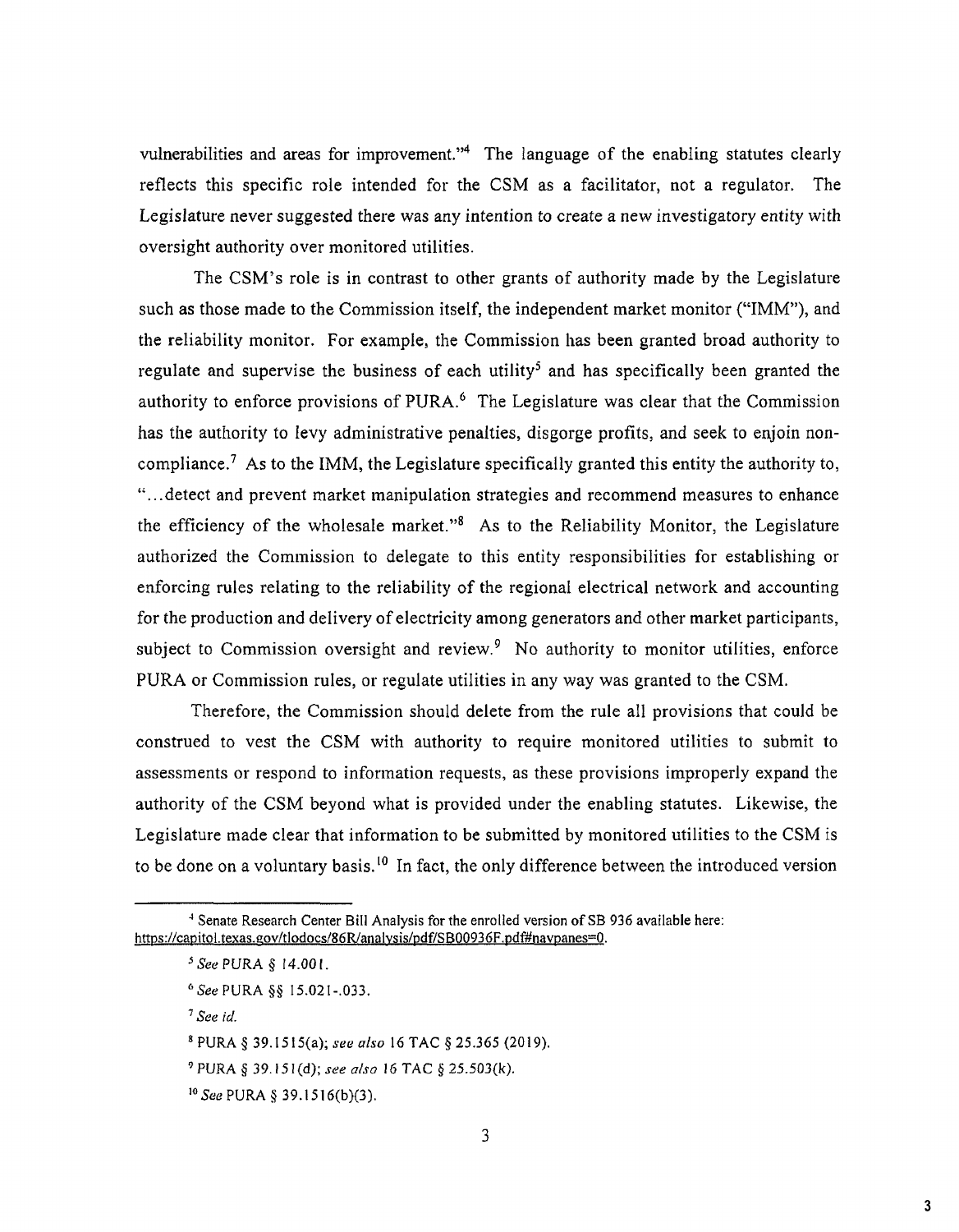of SB 936 and the enrolled version is the insertion of "voluntarily disclosed" in PURA § 39.1516(b)(3) in the enrolled version, signaling the Legislature's desire to make expressly clear that the disclosure of information to the CSM is not mandatory for monitored utilities. Thus, the Commission should delete all provisions within the rule that could be construed to suggest that monitored utilities must disclose information to the CSM. As discussed in Oncor's and TNMP's comments below, these modifications along with additional language designed to enhance the confidential treatment of data that is provided by utilities to the CSM will contribute to a more robust program applicable to these very important issues.

#### H. GENERAL COMMENTS

Before addressing certain specific provisions of the proposed rule, Oncor and TNMP provide the following general comments for the Cornmission's consideration. For the convenience of the Commission, Oncor's and TNMP's proposed changes to the rule are shown in redline format in Attachment A and are discussed in greater detail herein.

First, Oncor and TNMP suggest that if the proposed rule is adopted, then the Commission should include a statement that the rule does not conflict with, replace or negate the applicability of any other applicable law or regulation. For example, the federal Cybersecurity Information Sharing Act of 2015 incentivizes companies to engage in the voluntary exchange of cybersecurity information with state and federal agencies by protecting such information from disclosure under the Freedom of Information Act and state sunshine laws, or use by state/federal agencies in regulatory enforcement actions.<sup>11</sup> Unintentional conflict with the processes and mechanisms in that federal law, or any other applicable law, should not be created by promulgating a regulation that is beyond the scope of the Legislature's intent.

Further, the strawman rule expressly states that the CSM "has no enforcement authority."12 This is a very important feature of SB 936 and Oncor and TNMP applaud the inclusion of this concept in the proposed rule. This is consistent with the Commission's rules that specifically state that the IMM has no enforcement authority.<sup>13</sup> Any suggestion of such authority could create a chilling effect under the rule, whereby monitored utilities are

*It Seed* U.S.C. §§ 1501-10.

<sup>&</sup>lt;sup>12</sup> Proposal for Publication at 9, subsection  $(g)(1)$ .

*<sup>&</sup>quot; See* 16 TAC § 25.365(e)(1).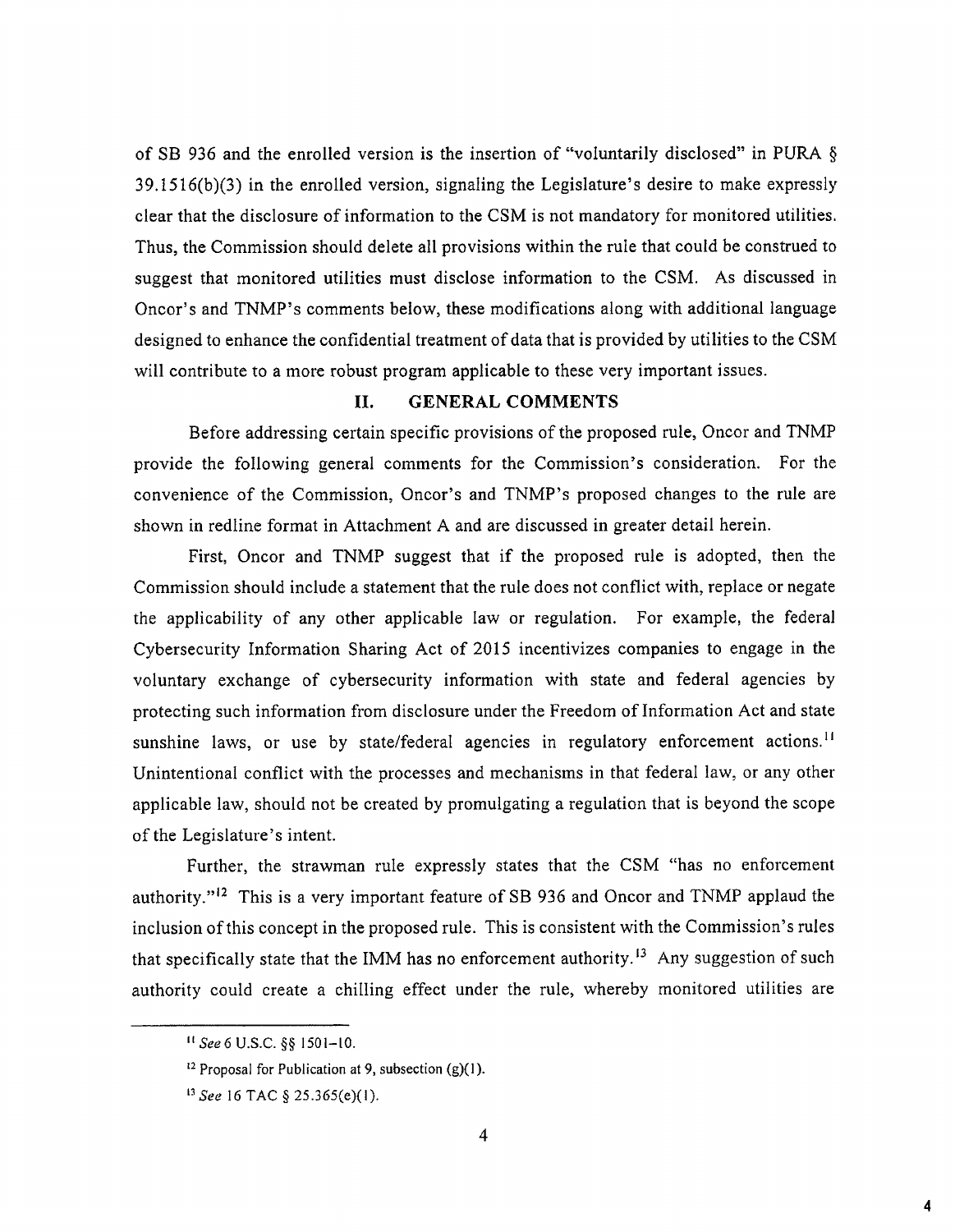discouraged from providing cybersecurity information to the CSM for fear that such information could potentially lead to enforcement actions that would be detrimental to utilities.

## **III. SPECIFIC COMMENTS**

In addition to the general comments set forth above, Oncor and TNMP provide the following comments concerning specific provisions of the proposed rule. As with Oncor's and TNMP's general comments, these specific comments are reflected in redline format in Attachment A.

#### **A. Subsection (e) — Qualifications of CSM.**

Subsection (e) of the rule sets forth the qualifications of the CSM, but in doing so, subsection  $(e)(2)$  also lists the "cybersecurity monitoring functions" that the CSM must be able to perform. One such function includes "conducting vulnerability assessments."<sup>14</sup> This current wording suggests that the CSM could have the authority to probe monitored utilities for information in order to conduct its own audits or assessments of the monitored utility's cybersecurity system's vulnerabilities. This was not the intent of the Legislature. The Legislature did not authorize this in the enabling statutes and, instead, only contemplated selfassessments that may be voluntarily performed by monitored utilities. Therefore, subsection  $(e)(2)(C)$  is overly broad and should be deleted or, at a minimum, reworded in a manner that tracks the language of PURA  $\S$  39.1516(b)(3), such as: "reviewing self-assessments voluntarily disclosed by monitored utilities of cybersecurity efforts." Without this deletion or change, subsection  $(e)(2)(C)$ , when read in conjunction with other parts of the rule, could create ambiguity as to whether the CSM has authority to require monitored utilities to submit to vulnerability assessments the CSM wishes to conduct. The CSM does not have any such authority.

#### **B. Subsection (g) — Authority of the CSM.**

Subsection  $(g)(1)$  of the rule gives the CSM broad authority to engage in "monitoring, analysis, reporting, and related activities." As discussed above in the general comments, the enabling legislation does not vest the CSM with any ability to impose reporting or documentation requirements on monitored utilities, or any ability to oversee, investigate, or

<sup>&</sup>lt;sup>14</sup> Proposal for Publication at 7, subsection (e) $(2)(C)$ .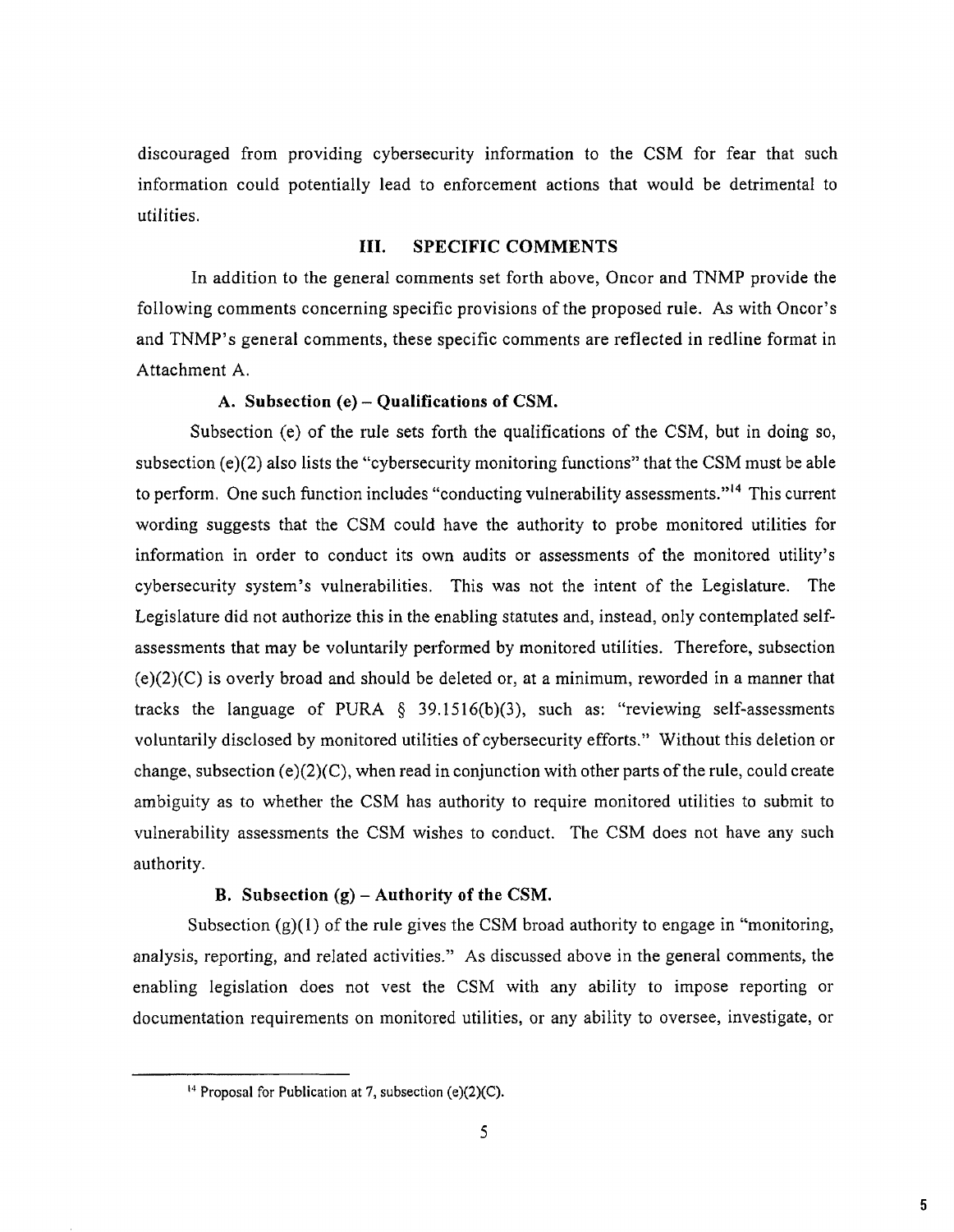audit monitored utilities. Instead, the enabling legislation creates a new role in which the selected entity is to develop and coordinate an outreach program through which it will communicate information *to utilities,* rather than requiring monitored utilities to report information *to the CSM.* While PURA § 39.1516(b)(3) contemplates voluntary selfassessments, nowhere does the legislation empower the CSM to require monitored utilities to conduct and report on self-assessments or to submit to CSM-initiated assessments or monitoring. Oncor and TNMP have every intention of collaborating with the CSM and participating in the various programs, but the Commission should be reticent to enact a rule that gives any suggestion that monitored utilities are under any obligation to release sensitive information to the CSM.

Oncor and TNMP manage their sensitive cyber information with due care and diligence and are aware of the magnitude of potential harm that could occur if the information is disclosed to the CSM and the CSM system is subsequently breached. In fact, and for example, because of the risk of disclosure when Oncor's sensitive cyber information is provided to an entity other than Oncor, this information never leaves Oncor's control. Given that the CSM will be a third-party entity without a proven track record of securely maintaining critical infrastructure and cybersecurity information, there is even more of a risk that its system could be breached. This risk further justifies a significant change to subsection (g). For these reasons, subsection  $(g)(1)$  should be reworded as follows: "[t]he CSM has the authority to conduct cybersecurity-related outreach meetings, reviews of voluntarily disclosed selfassessments, research and development of best practices, and reporting, but has no enforcement authority."15

Next, subsection  $(g)(2)$  of the rule states that "[t]he CSM has the authority to request information from a monitored utility about activities that may be potential cybersecurity threats." Subsection  $(g)(3)$  then states that "[t]he CSM is authorized to require that each monitored utility designate one or more points of contact who can answer questions the CSM may have regarding a monitored utility's cyber and physical security activities." There is no guidance in the rule, however, as to whether a monitored utility is required to provide information responsive to requests made by the CSM under  $(g)(2)$ , or whether the designated point of contact is required to answer questions received from the CSM under (g)(3). The

<sup>15</sup> *See* PURA § 39.15 16(b)(1)-(5), (f).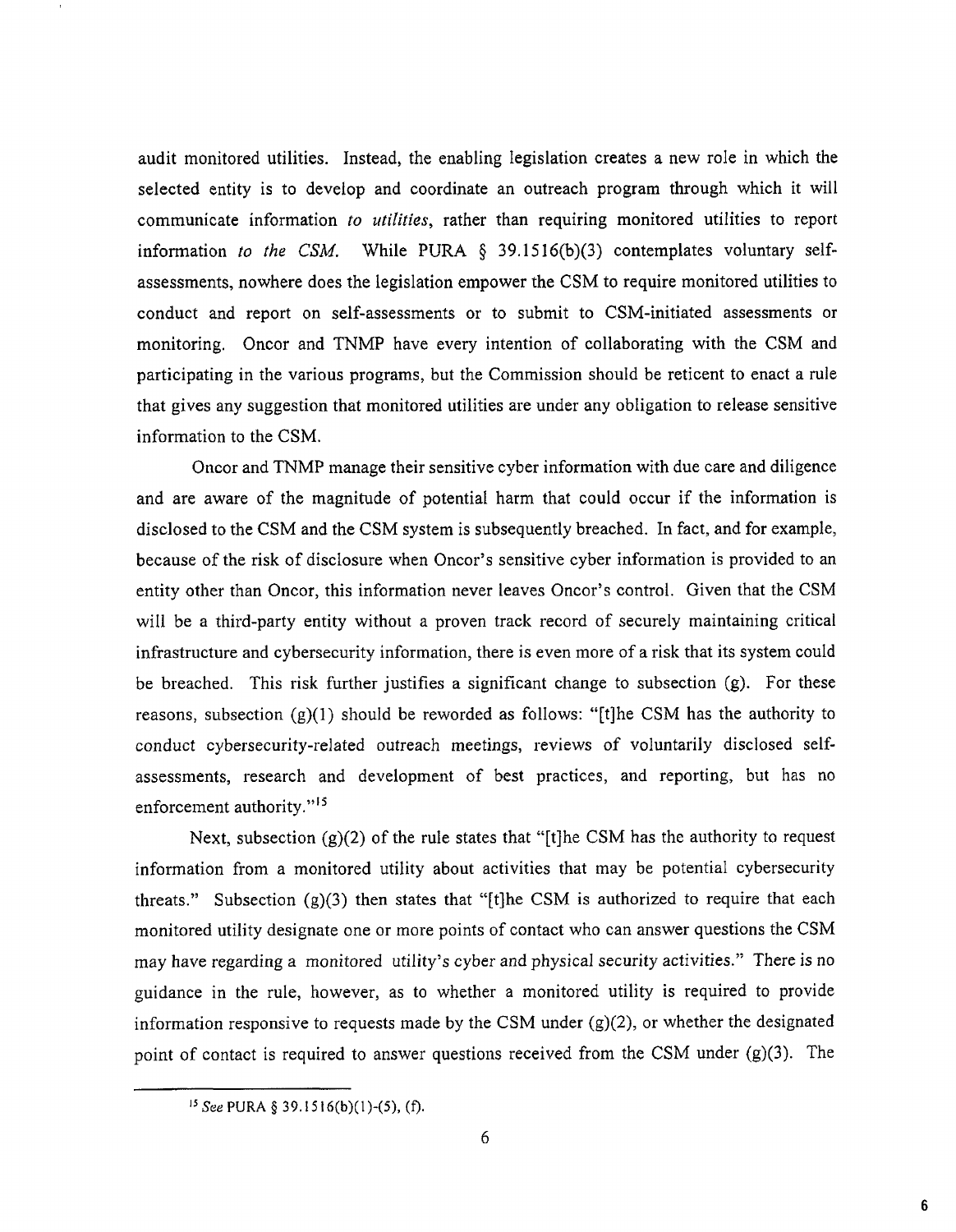answer to both questions is "no," given that the Legislature has not imposed any obligation on monitored utilities to provide any information to the CSM, whether requested by the CSM or not. However, subsections (g)(2) and (g)(3) of the rule could create ambiguity and uncertainty as to the obligations of a monitored utility. Therefore, subsections  $(g)(2)$  and  $(g)(3)$  should be deleted. In the event that the Commission declines to strike subsections  $(g)(2)$  and  $(g)(3)$ , then Oncor and TNMP urge the Commission to include additional language in subsection (g) or elsewhere in the rule to clarify that a monitored utility's decision to submit information responsive to a request from the CSM is purely voluntary, rather than mandatory, and that the CSM is prohibited from pressuring a monitored utility into providing information that the utility prefers to protect from disclosure.

# **C. Subsection (i) — Confidentiality Standards; and subsection (1) — ERCOT's responsibilities and support role.**

As currently worded, subsection (i) states:

The CSM and commission staff must protect confidential information and data in accordance with the confidentiality standards established in PURA, the ERCOT protocols, commission rules, and other applicable laws. The requirements related to the level of protection to be afforded information protected by these laws and rules are incorporated in this section.<sup>16</sup>

Oncor and TNMP suggest that this language should be enhanced to also include the confidentiality language included in subsection  $(1)(3)$  of the rule,<sup>17</sup> in order to expressly state that any cybersecurity information obtained or compiled by the CSM or provided by the CSM to the Commission must be treated as confidential information and shall not be subject to public disclosure under Chapter 552 of the Government Code (or otherwise). This addition

<sup>&</sup>lt;sup>16</sup> Proposal for Publication at 11.

<sup>&</sup>lt;sup>17</sup> See Proposal for Publication at 12, subsection (1)(3), which states: "[i]nformation submitted in the report under paragraph (2) of this subsection is confidential and not subject to disclosure under chapter 552, Government Code."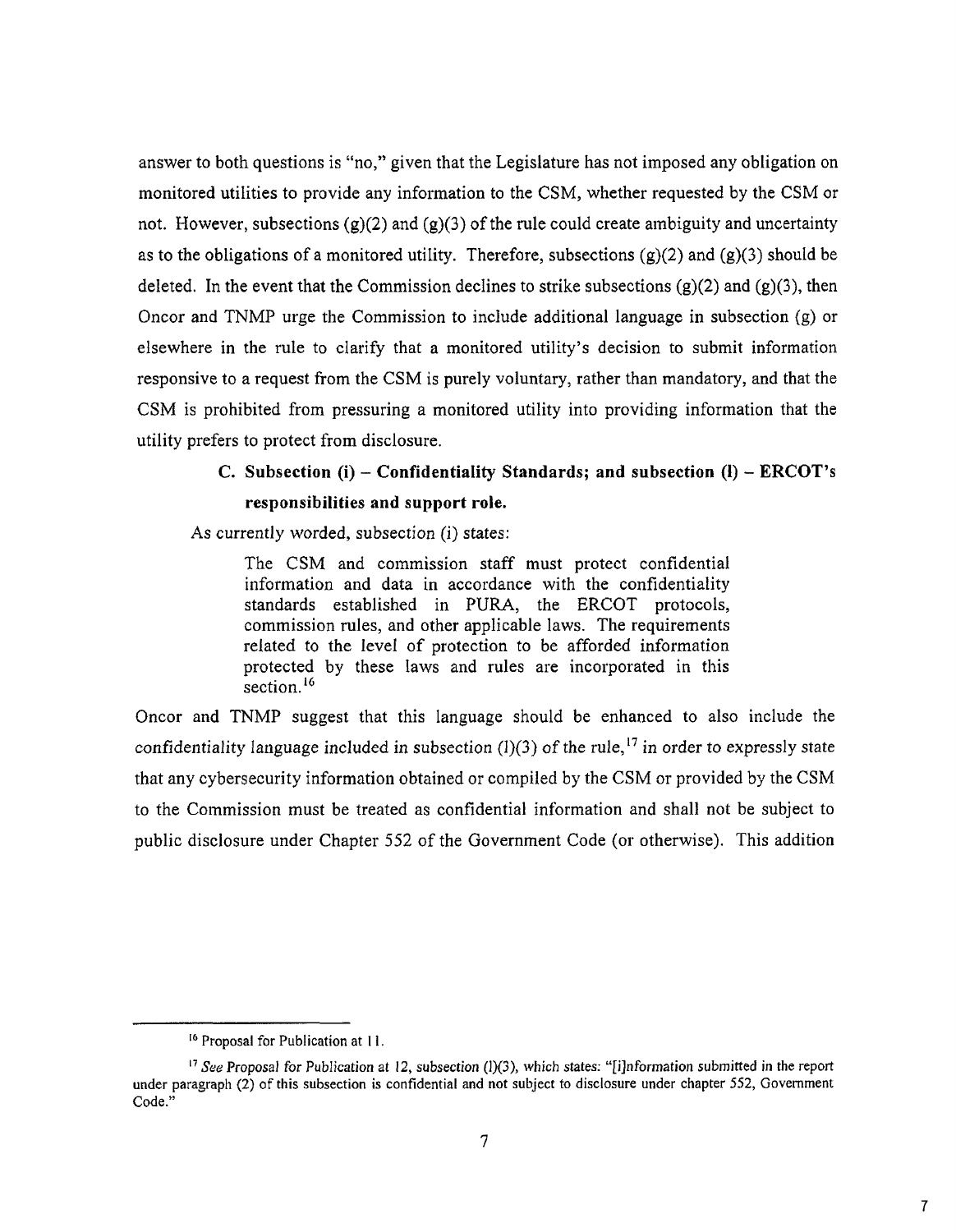would ensure that the confidentiality obligations under subsection (i) comport with PURA §§ 39.1516(g)'8 and 39.1516(h).19

Likewise, Oncor and TNMP suggest that the confidentiality language in subsection (1)(3) should be enhanced to also include the requirement to protect data "in accordance with the confidentiality standards established in PURA, the ERCOT protocols, commission rules, and other applicable laws," as currently included in subsection (i), so that both confidentiality provisions provide adequate protection of critical cybersecurity data.

Additionally, Oncor and TNMP urge the Commission to include language in the subsection (i) confidentiality provision that expressly limits the entities or individuals that may receive information compiled by or voluntarily disclosed to the CSM, and requires the CSM and Commission to source-anonymize the information so that it cannot be traced to the entity that disclosed it. Because this information should be exempt from disclosure to the general public, and because only a narrow category of entities would have a legitimate need for obtaining such information, the rule should expressly list the appropriate recipients who may request access to such information, such as the Commission and ERCOT. Other thirdparty entities and individuals should not be permitted to obtain access to the information unless they have been vetted pursuant to appropriate standards and the information has been source-anonymized prior to disclosure to such entities.

#### **D. Subsection (m)(1) — Participation in the cybersecurity monitor program.**

Subsection  $(m)(1)$  states that utilities and other specified entities subject to the rule "must participate" in the cybersecurity monitor program. As explained above, it is clear from the enabling legislation that monitored utilities are not required to (but may voluntarily choose to) submit any particular information to the CSM that may be requested by the CSM, disclose information that may be pertinent to the monitored utility's cybersecurity efforts, or submit to assessments conducted by the CSM. For these reasons, subsection  $(m)(1)$  should be changed to reflect the voluntary aspect of the legislation. Oncor and TNMP also suggest that a conforming change be made to subsection (a), such that "participation in the cybersecurity

<sup>&</sup>lt;sup>18</sup> PURA § 39.1516(g) states in relevant part: "...[c]omission staff may not disclose information obtained under this section in an open meeting or through a response to a public information request."

<sup>&</sup>lt;sup>19</sup> PURA § 39.1516(h) states in relevant part: "[i]nformation written, produced, collected, assembled, or inaintained under Subsection (b), (c), or (g) is confidential and not subject to disclosure under Chapter 552, Government Code."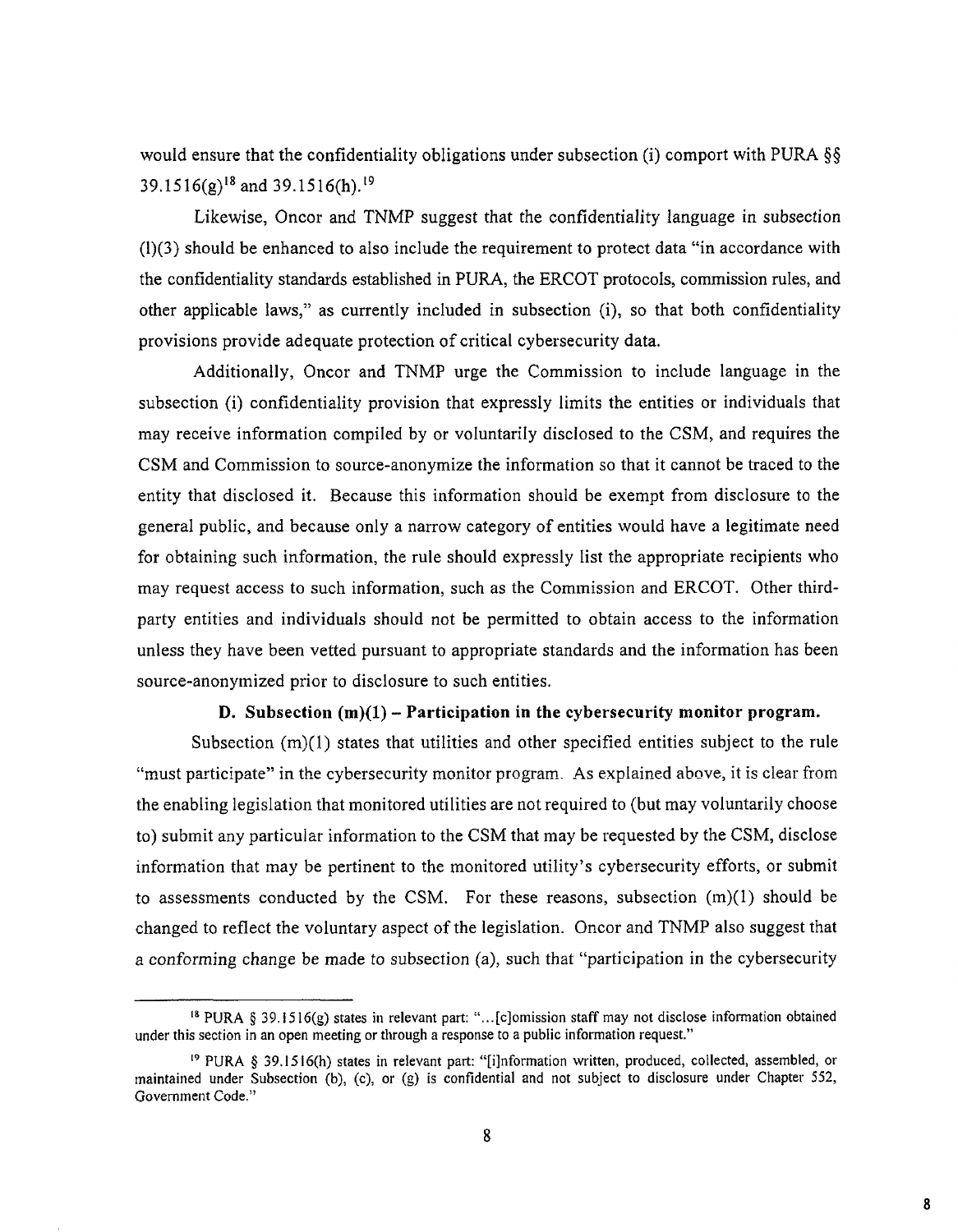monitor program" be revised to read "voluntary participation in the cybersecurity monitor program."

## **IV. CONCLUSION**

Oncor and TNMP appreciate the opportunity to comment on the strawman rule and respectfully request the Commission's consideration of the comments set forth in this pleading.

Respectfully submitted,

 $By:$ 

Myles F. Reynolds State Bar No. 24033002 Lauren Freeland State Bar No. 24083023 Hunton Andrews Kurth LLP 1445 Ross Avenue, Suite 3700 Dallas, Texas 75202 Phone: (214) 979-3069 Facsimile: (214) 880-0011 mreynolds@huntonak.com

## **ATTORNEYS FOR ONCOR ELECTRIC DELIVERY COMPANY LLC**

By:  $\int$  full template  $\mathbb{Z}[\mathcal{M}^{\infty}]$ 

Scott Seamster State Bar No. 00784939 Corporate Counsel Texas-New Mexico Power Company 577 N. Garden Ridge Blvd. Lewisville, Texas 75067 Phone: (214) 224-4143 Facsimile: (214) 224-4156 scott.seamster@pnmresources.com

## **ATTORNEY FOR TEXAS-NEW MEXICO POWER COMPANY**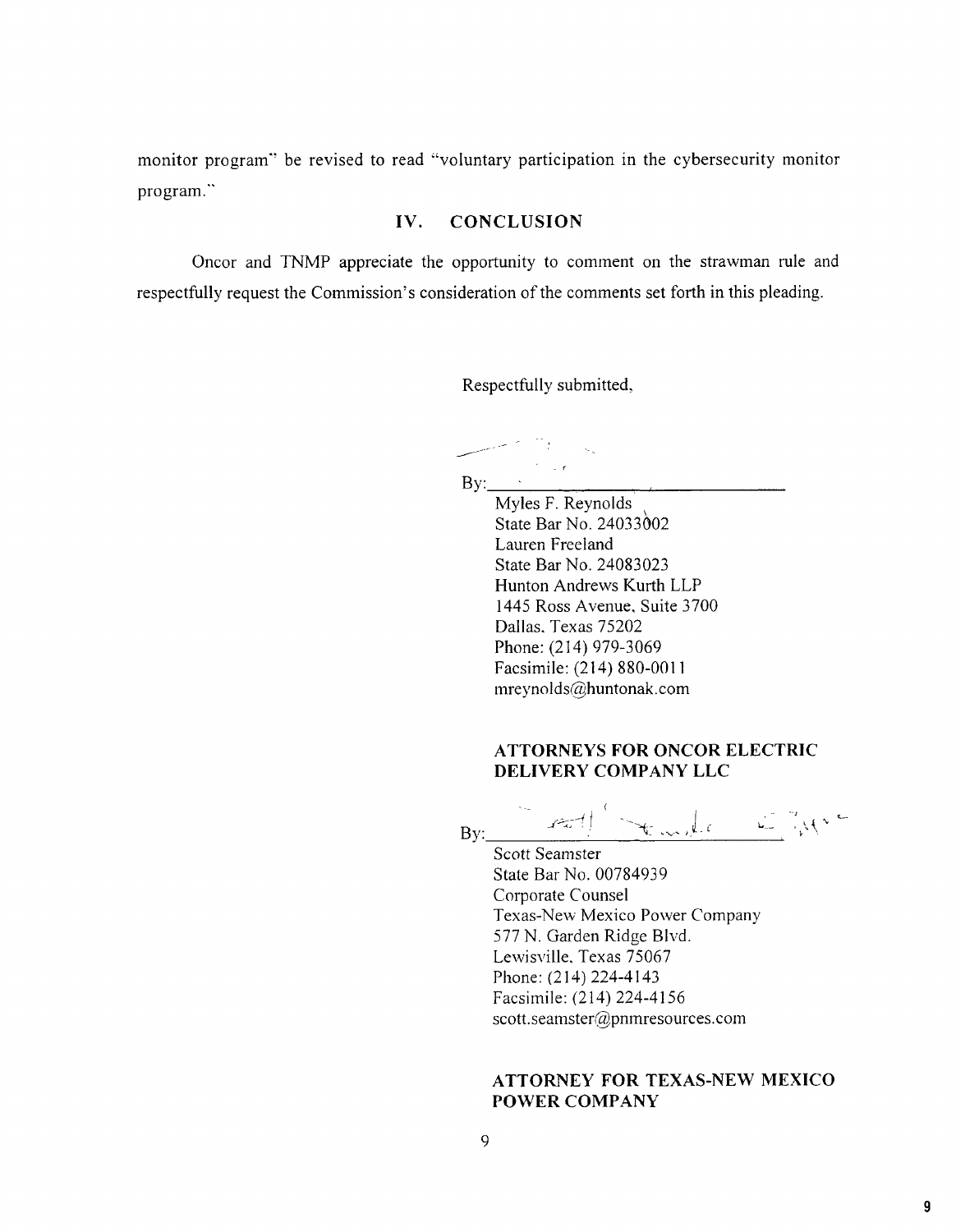## CERTIFICATE OF SERVICE

I hereby certify that a true and correct copy of the foregoing has been e-mailed, hand delivered, or sent via overnight delivery or first-class United States mail, postage prepaid, to the Staff of the Public Utility Commission of Texas on this the 27th day of January, 2020.

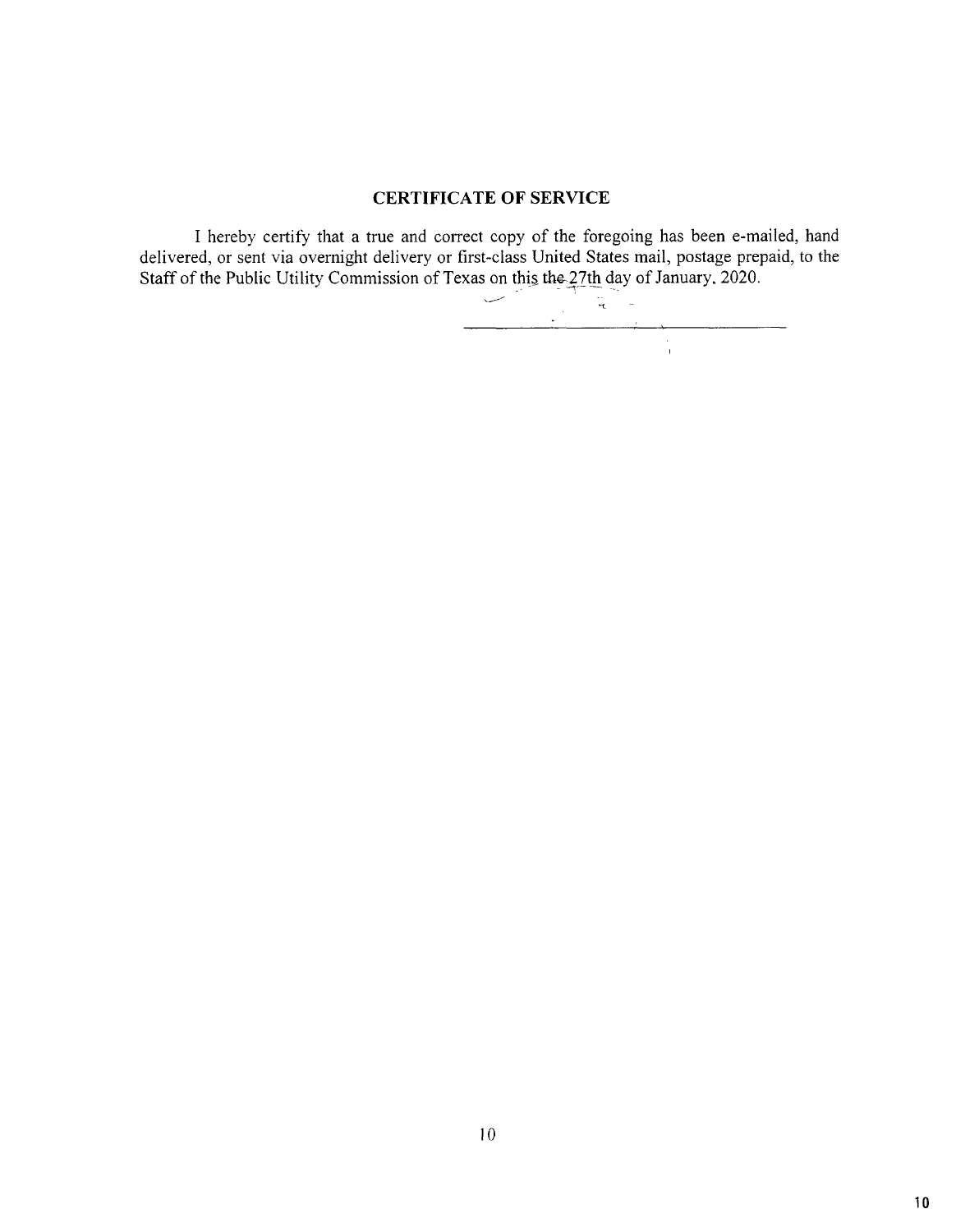# **ATTACHMENT A**

 $\ddot{\phantom{a}}$ 

 $\bar{1}$  $\mathbf{1}$ 

| $\mathbf{1}$   |     | § 25.367. Cybersecurity Monitor.    |                                                                                                |
|----------------|-----|-------------------------------------|------------------------------------------------------------------------------------------------|
| $\overline{2}$ | (a) | Purpose.                            | This section establishes requirements for the commission's cybersecurity                       |
| 3              |     |                                     | coordination program, the cybersecurity monitor program, the cybersecurity monitor, and        |
| 4              |     |                                     | voluntary participation in the cybersecurity monitor program; and establishes the methods      |
| 5              |     |                                     | to fund the cybersecurity monitor. This section is not intended to replace or negate any       |
| 6              |     | other applicable law or regulation. |                                                                                                |
| 7              |     |                                     |                                                                                                |
| 8              | (b) |                                     | Applicability. This section is applicable to all electric utilities, including transmission    |
| 9              |     |                                     | and distribution utilities; corporations described in Public Utility Regulatory Act (PURA)     |
| 10             |     |                                     | §32.053; municipally owned utilities; electric cooperatives; and the Electric Reliability      |
| 11             |     | Council of Texas (ERCOT).           |                                                                                                |
| 12             |     |                                     |                                                                                                |
| 13             | (c) |                                     | <b>Definitions.</b> The following words and terms when used in this section have the following |
| 14             |     |                                     | meanings, unless the context indicates otherwise:                                              |
| 15             |     | (1)                                 | Cybersecurity monitor (CSM) -- The entity selected by the commission to serve                  |
| 16             |     |                                     | as the commission's cybersecurity monitor and its staff.                                       |
| 17             |     | (2)                                 | Cybersecurity coordination program -- The program established by the                           |
| 18             |     |                                     | commission to monitor the cybersecurity efforts of all electric utilities,                     |
| 19             |     |                                     | municipally owned utilities, and electric cooperatives in the state of Texas.                  |
| 20             |     | (3)                                 | Cybersecurity monitor program -- The comprehensive outreach program for                        |
| 21             |     |                                     | monitored utilities managed by the CSM.                                                        |
| 22             |     | (4)                                 | <b>Monitored utility --</b> A transmission and distribution utility; a corporation             |
| 23             |     |                                     | described in PURA §32.053; a municipally owned utility or electric cooperative                 |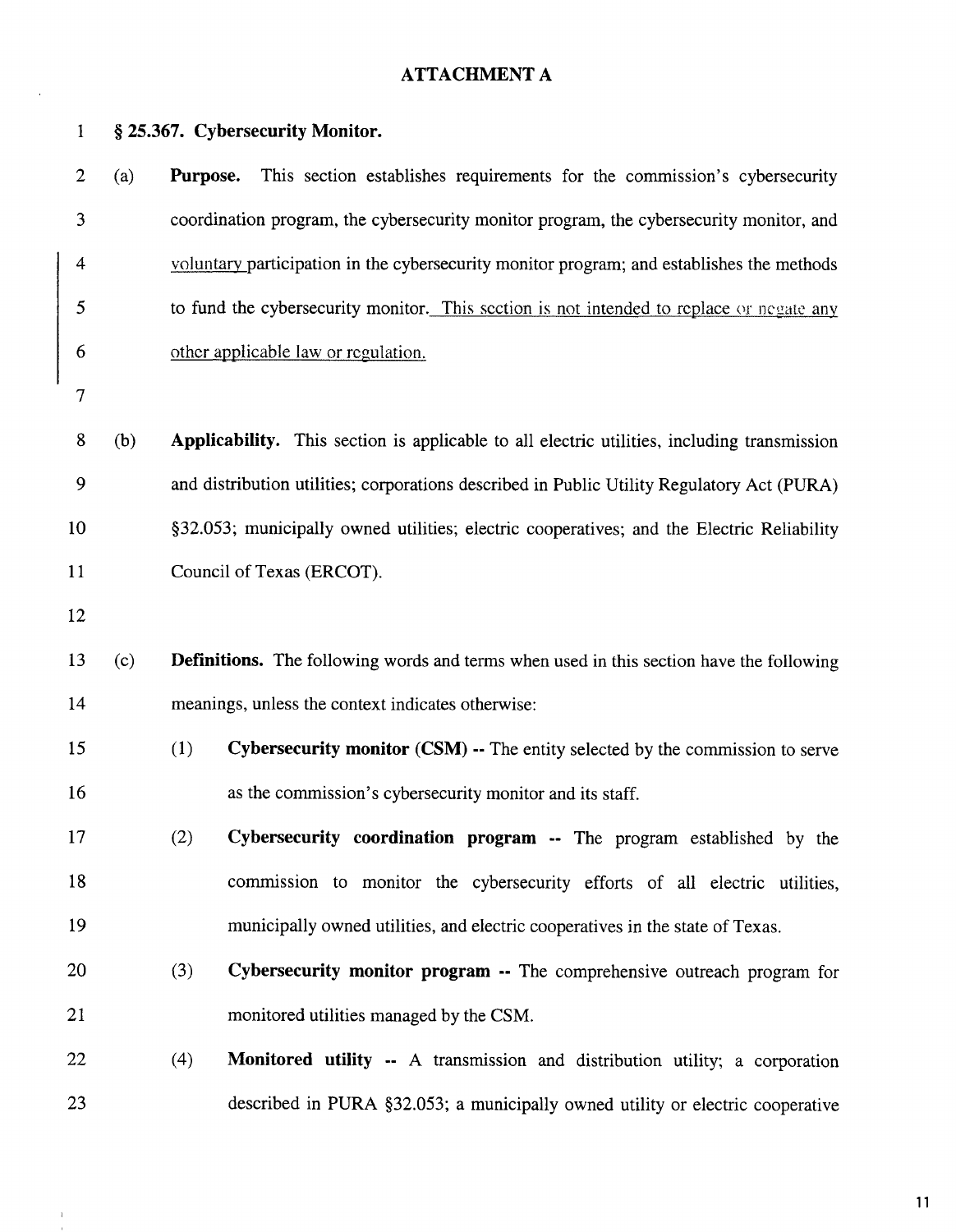| $\mathbf{1}$            |     | that owns or operates equipment or facilities in the ERCOT power region to               |
|-------------------------|-----|------------------------------------------------------------------------------------------|
| $\mathbf{2}$            |     | transmit electricity at 60 or more kilovolts; or an electric utility, municipally        |
| $\overline{\mathbf{3}}$ |     | owned utility, or electric cooperative that operates solely outside the ERCOT            |
| 4                       |     | power region that has elected to participate in the cybersecurity monitor program.       |
| 5                       |     |                                                                                          |
| 6                       | (d) | Selection of the CSM. The commission and ERCOT will contract with an entity              |
| 7                       |     | selected by the commission to act as the commission's CSM. The CSM must be               |
| 8                       |     | independent from ERCOT and is not subject to the supervision of ERCOT. The CSM           |
| 9                       |     | must operate under the supervision and oversight of the commission.                      |
| 10                      |     |                                                                                          |
| 11                      | (e) | <b>Qualifications of CSM.</b>                                                            |
| 12                      |     | The CSM must have the qualifications necessary to perform the duties and<br>(1)          |
| 13                      |     | responsibilities under subsection (f) of this section.                                   |
| 14                      |     | (2)<br>The CSM must collectively possess a set of technical skills necessary to perform  |
| 15                      |     | cybersecurity monitoring functions that include:                                         |
| 16                      |     | developing, reviewing, and implementing cybersecurity risk management<br>(A)             |
| 17                      |     | programs, cybersecurity policies, cybersecurity strategies, and similar                  |
| 18                      |     | governance documents; and                                                                |
| 19                      |     | (B)<br>working knowledge of North American Electric Reliability Corporation              |
| 20                      |     | Critical<br>Infrastructure<br>(NERC<br>Protection<br>$\mathbf{CP}$ )<br>standards<br>and |
| 21                      |     | implementation of those standards.; and                                                  |
| 22                      |     | conducting vulnerability assessments.<br>$\left( C\right)$                               |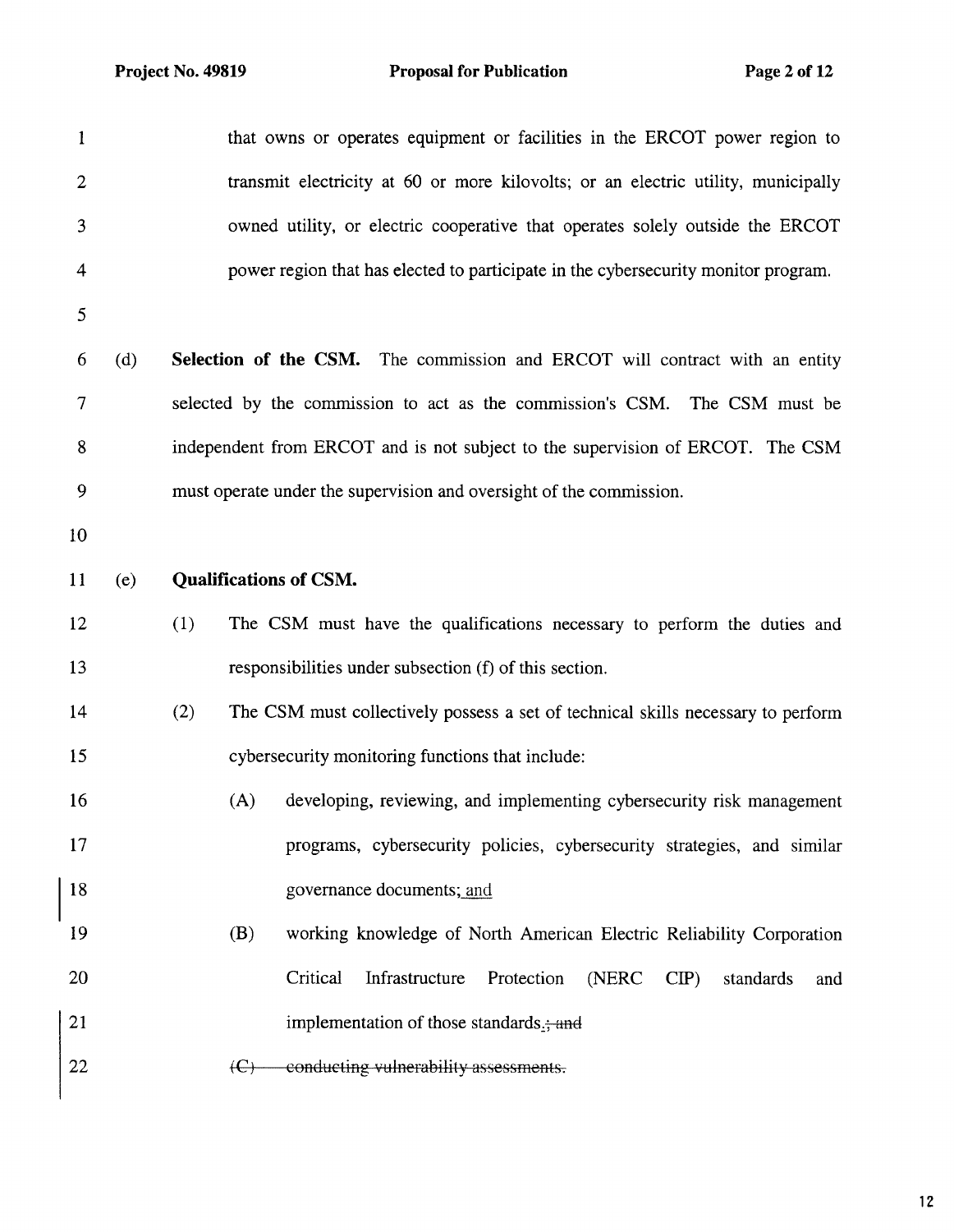| $\mathbf{1}$   |     | (3)      |      | The CSM director and staff are subject to background security checks as                     |                                      |  |                                                               |  |
|----------------|-----|----------|------|---------------------------------------------------------------------------------------------|--------------------------------------|--|---------------------------------------------------------------|--|
| $\overline{2}$ |     |          |      | determined by the commission.                                                               |                                      |  |                                                               |  |
| 3              |     | (4)      |      | The CSM director and every CSM staff member who has access to confidential                  |                                      |  |                                                               |  |
| 4              |     |          |      | information must each have a federally-granted secret level clearance and                   |                                      |  |                                                               |  |
| 5              |     |          |      | maintain that level of security clearance throughout the term of the contract.              |                                      |  |                                                               |  |
| 6              |     |          |      |                                                                                             |                                      |  |                                                               |  |
| 7              | (f) |          |      | <b>Responsibilities of the CSM.</b> The CSM will gather and analyze information and data as |                                      |  |                                                               |  |
| 8              |     |          |      | needed to manage the cybersecurity coordination program and the cybersecurity monitor       |                                      |  |                                                               |  |
| 9              |     | program. |      |                                                                                             |                                      |  |                                                               |  |
| 10             |     | (1)      |      | Cybersecurity Coordination Program. The cybersecurity coordination program                  |                                      |  |                                                               |  |
| 11             |     |          |      | is available to all electric utilities, municipally owned utilities, and electric           |                                      |  |                                                               |  |
| 12             |     |          |      | cooperatives in the state of Texas. The cybersecurity coordination program must             |                                      |  |                                                               |  |
| 13             |     |          |      | include the following functions:                                                            |                                      |  |                                                               |  |
| 14             |     |          | (A)  | guidance on best practices in cybersecurity;                                                |                                      |  |                                                               |  |
| 15             |     |          | (B)  | facilitation of sharing cybersecurity information among utilities;                          |                                      |  |                                                               |  |
| 16             |     |          | (C)  | research and development of best practices regarding cybersecurity;                         |                                      |  |                                                               |  |
| 17             |     |          | (D)  | guidance on best practices for cybersecurity controls for supply chain risk                 |                                      |  |                                                               |  |
| 18             |     |          |      | management of cybersecurity systems used by utilities, which may include,                   |                                      |  |                                                               |  |
| 19             |     |          |      | as applicable, best practices related to:                                                   |                                      |  |                                                               |  |
| 20             |     |          | (i)  |                                                                                             | software integrity and authenticity; |  |                                                               |  |
| 21             |     |          | (ii) |                                                                                             |                                      |  | vendor risk management and procurement controls, including    |  |
| 22             |     |          |      |                                                                                             |                                      |  | notification by a vendor of incidents related to the vendor's |  |
| 23             |     |          |      |                                                                                             | products and services; and           |  |                                                               |  |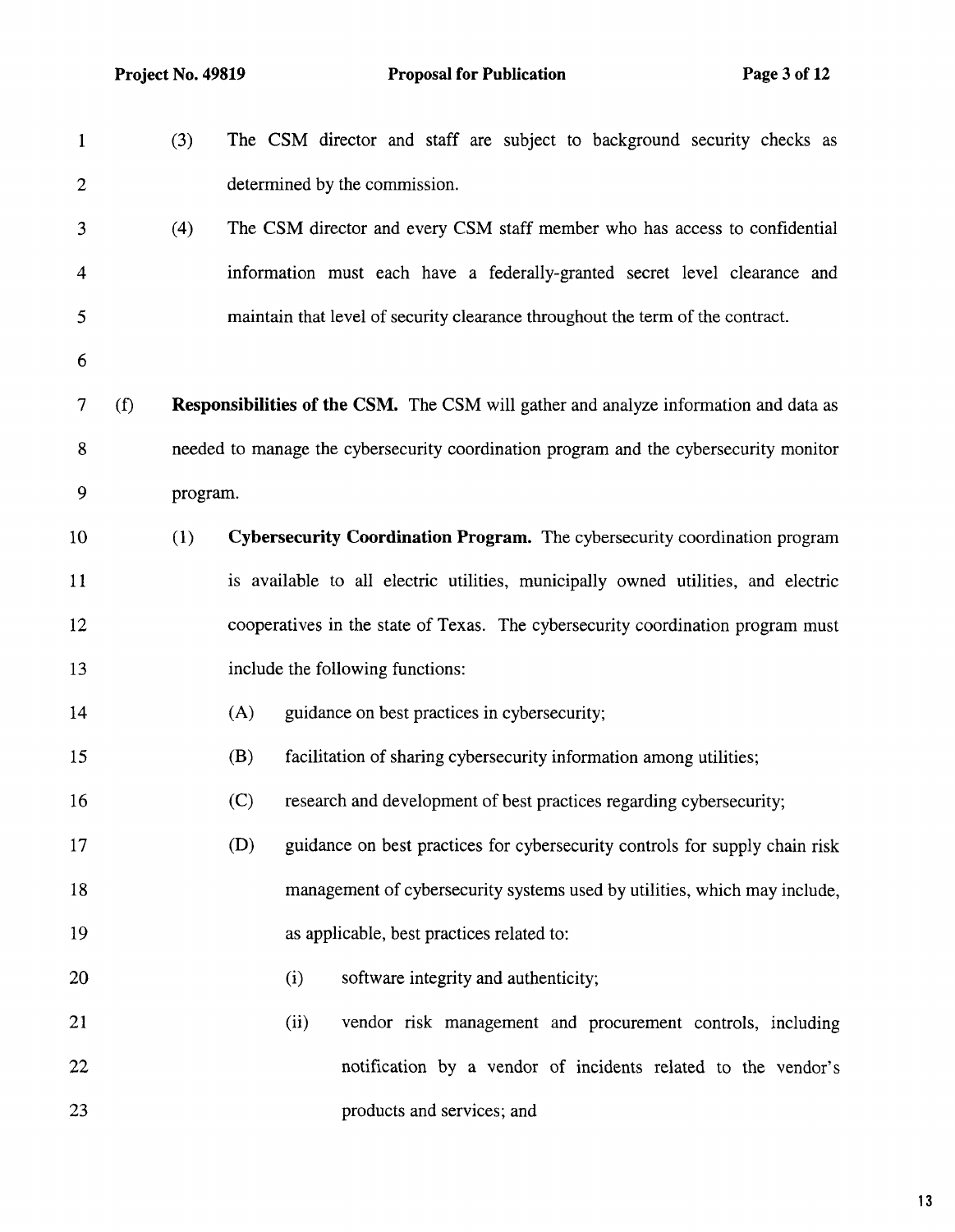|     | vendor remote access.<br>(111)                                             |  |
|-----|----------------------------------------------------------------------------|--|
| (2) | <b>Cybersecurity Monitor Program.</b> The cybersecurity monitor program is |  |
|     |                                                                            |  |

**3 available to all monitored utilities. The cybersecurity monitor program must 4 include the functions of the cybersecurity coordination program listed in 5 paragraph (1) of this subsection and the following functions:** 

- **6 (A) holding regular meetings with monitored utilities to discuss emerging 7 threats, best business practices, and training opportunities;**
- **8 (B) reviewing self-assessments of cybersecurity efforts voluntarily disclosed 9 by monitored utilities; and**
- **10 (C) reporting to the commission on monitored utility cybersecurity 11 preparedness.**
- **12**
- **13 (g) Authority of the CSM.**
- **14 (1) The CSM has the authority to conduct** cybersecurity-related outreach meetings, **15 reviews of voluntarily disclosed self-assessments, research and development** of **16 hest practices, and reporting, monitoring, analysis, reporting, and related activities 17 but has no enforcement authority.**
- **18** (2) The CSM has the authority to request information from a monitored utility about **19** activities that may be potential eybersecurity threats.
- **20** (3) The CSM is authorized to require that each monitored utility designate one or **21**  more points of contact who can answer questions the CSM may have regarding a **22** monitored utility's cyber and physical security activities.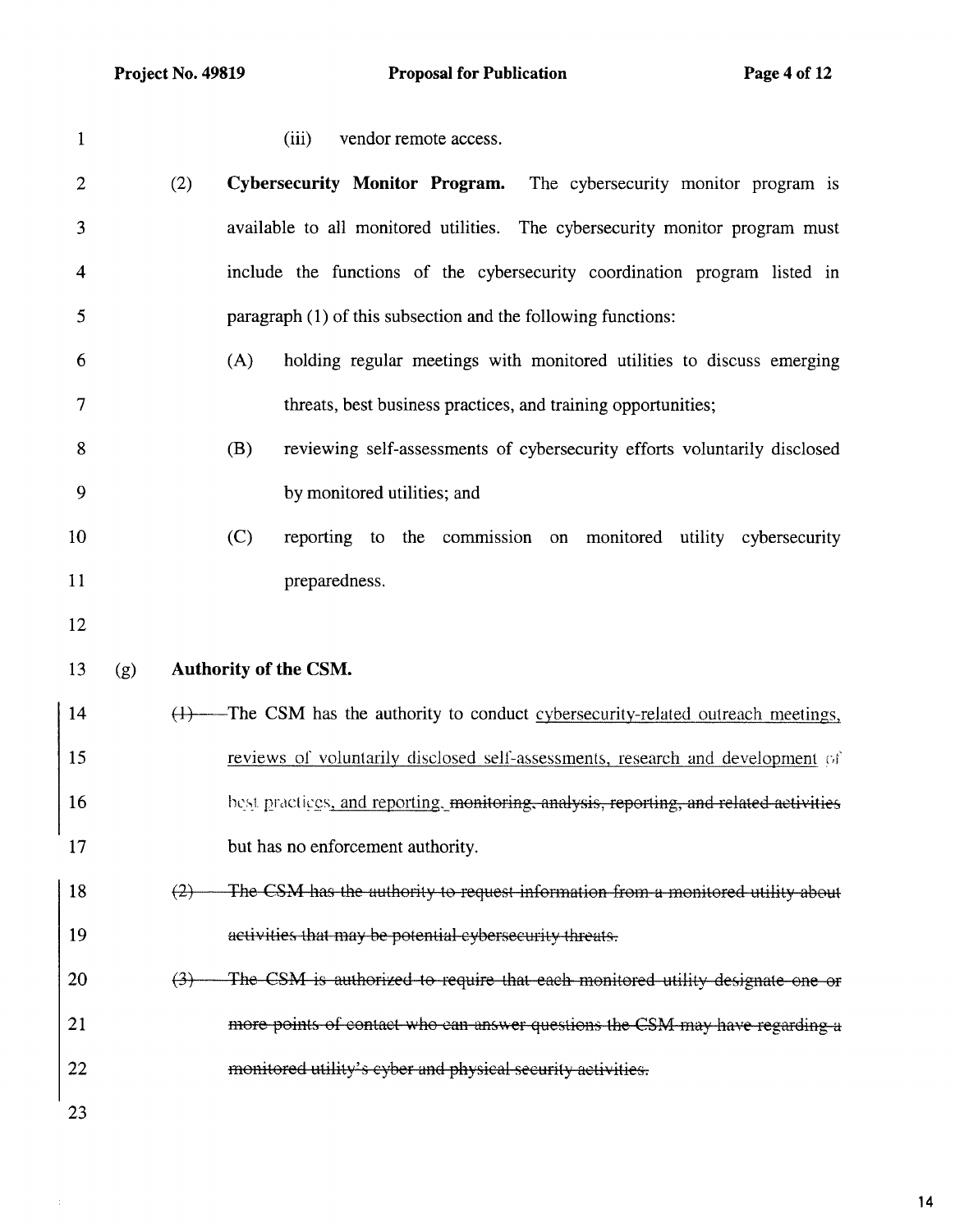# 1 (h) **Ethics standards governing the CSM.**

|  |  |  |  |  | During the period of a person's service with the CSM, the person must not: |
|--|--|--|--|--|----------------------------------------------------------------------------|
|--|--|--|--|--|----------------------------------------------------------------------------|

- 3 (A) have a specific interest in the commission's regulation and must not have a 4 direct financial interest in the provision of electric service in the state of 5 Texas; or have a current contract to perform services for any entity as 6 described by PURA §31.051 or a corporation described by PURA §32.053.
- 7 **(B)** serve as an officer, director, partner, owner, employee, attorney, or 8 consultant for ERCOT or any entity as described by PURA §31.051 or a 9 corporation described by PURA §32.053;
- 10 (C) directly or indirectly own or control securities in any entity, an affiliate of 11 any entity, or direct competitor of any entity as described by PURA 12 §31.051 or a corporation described by PURA §32.053, except that it is not 13 a violation of this rule if the person indirectly owns an interest in a 14 retirement system, institution or fund that in the normal course of business 15 invests in diverse securities independently of the control of the person; or 16 (D) accept a gift, gratuity, or entertainment from ERCOT, any entity, an 17 affiliate of any entity, or an employee or agent of any entity as described 18 by PURA §31.051 or a corporation described by PURA §32.053.
- 19 (2) The CSM director or a CSM staff member must not directly or indirectly solicit, 20 request from, suggest, or recommend to any entity, an affiliate of any entity, or an 21 employee or agent of any entity as described by PURA §31.051 or a corporation 22 described by PURA §32.053, the employment of a person by any entity as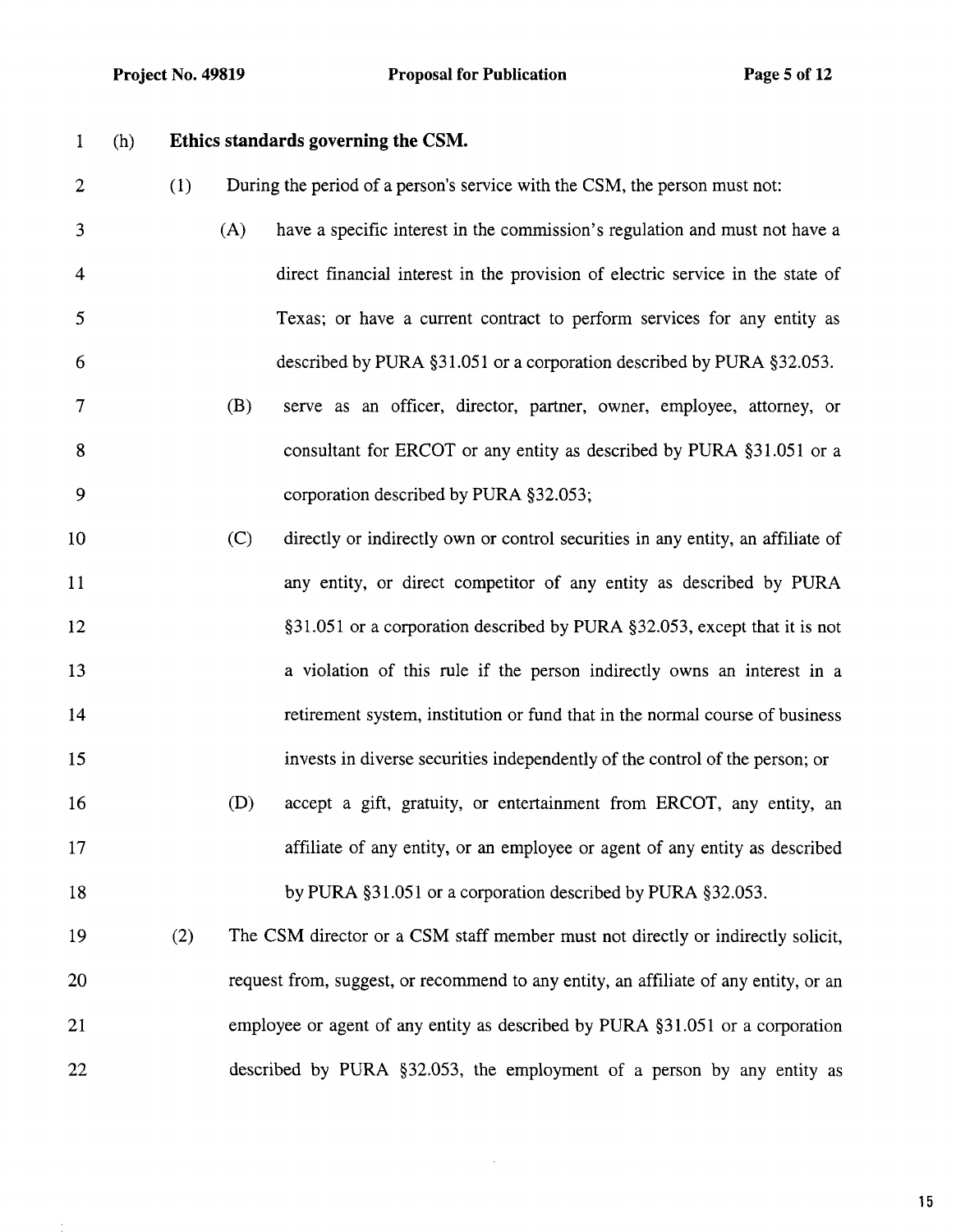$\mathbf{I}$ 

| $\mathbf{1}$   |     |     | described by PURA §31.051 or a corporation described by PURA §32.053 or an           |
|----------------|-----|-----|--------------------------------------------------------------------------------------|
| $\overline{2}$ |     |     | affiliate.                                                                           |
| 3              |     | (3) | The commission may impose post-employment restrictions for the CSM and its           |
| 4              |     |     | staff.                                                                               |
| 5              |     |     |                                                                                      |
| 6              | (i) |     | Confidentiality standards.                                                           |
| $\overline{7}$ |     | (1) | The CSM and commission staff must protect confidential information and data in       |
| 8              |     |     | accordance with the confidentiality standards established in PURA, the ERCOT         |
| 9              |     |     | protocols, commission rules, and other applicable laws. The requirements related     |
| 10             |     |     | to the level of protection to be afforded information protected by these laws and    |
| 11             |     |     | rules are incorporated in this section. Cybersecurity information obtained or        |
| 12             |     |     | compiled by the CSM or provided by the CSM to commission staff must be               |
| 13             |     |     | treated as confidential information and shall not be subject to public disclosure,   |
| 14             |     |     | either under chapter 552 of the Government Code or otherwise.                        |
| 15             |     | (2) | Cybersecurity information obtained or compiled by the CSM may be provided            |
| 16             |     |     | only to (i) commission staff, and (ii) to the extent requested and reasonably        |
| 17             |     |     | necessary, ERCOT.                                                                    |
| 18             |     | (3) | The CSM shall not provide data obtained from a monitored utility pursuant to         |
| 19             |     |     | $(i)(2)$ unless the data is provided such that the identity of the monitored utility |
| 20             |     |     | remains anonymous.                                                                   |
| 21             |     |     |                                                                                      |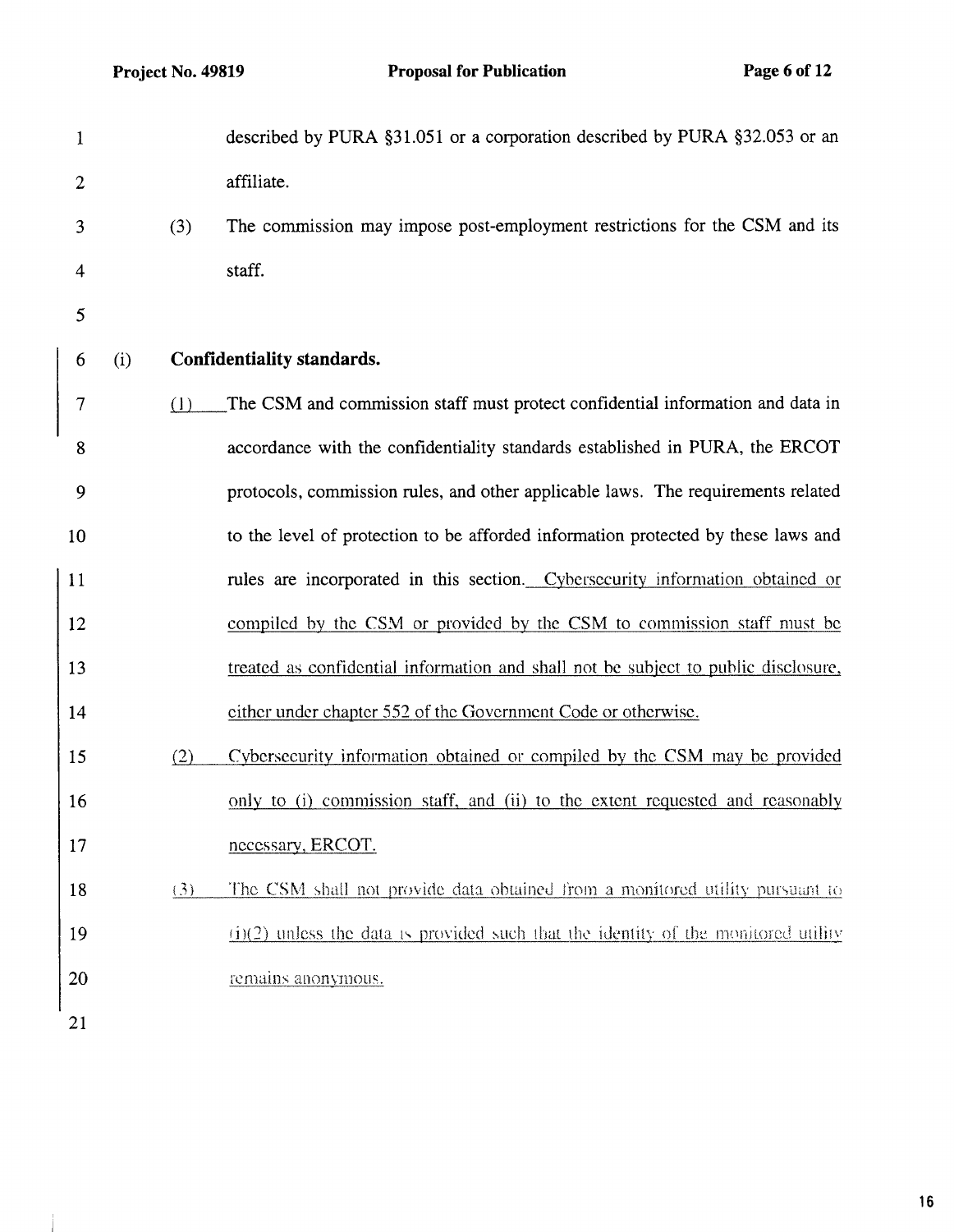| $\mathbf{1}$            | (j) |     |                                                                                       | <b>Reporting requirement.</b> All reports prepared by the CSM must reflect the CSM's  |  |  |  |  |  |  |  |
|-------------------------|-----|-----|---------------------------------------------------------------------------------------|---------------------------------------------------------------------------------------|--|--|--|--|--|--|--|
| $\overline{2}$          |     |     | independent analysis, findings, and expertise. The CSM must prepare and submit to the |                                                                                       |  |  |  |  |  |  |  |
| 3                       |     |     | commission:                                                                           |                                                                                       |  |  |  |  |  |  |  |
| $\overline{\mathbf{4}}$ |     | (1) |                                                                                       | monthly, quarterly, and annual reports; and                                           |  |  |  |  |  |  |  |
| 5                       |     | (2) |                                                                                       | periodic or special reports on cybersecurity issues or specific events as directed by |  |  |  |  |  |  |  |
| 6                       |     |     |                                                                                       | the commission or commission staff.                                                   |  |  |  |  |  |  |  |
| $\overline{7}$          |     |     |                                                                                       |                                                                                       |  |  |  |  |  |  |  |
| 8                       | (k) |     |                                                                                       | Communication between the CSM and the commission.                                     |  |  |  |  |  |  |  |
| 9                       |     | (1) |                                                                                       | The personnel of the CSM may communicate with the commission and                      |  |  |  |  |  |  |  |
| 10                      |     |     |                                                                                       | commission staff on any matter without restriction consistent with confidentiality    |  |  |  |  |  |  |  |
| 11                      |     |     | requirements.                                                                         |                                                                                       |  |  |  |  |  |  |  |
| 12                      |     | (2) |                                                                                       | The CSM must:                                                                         |  |  |  |  |  |  |  |
| 13                      |     |     | (A)                                                                                   | immediately report directly to the commission and commission staff any                |  |  |  |  |  |  |  |
| 14                      |     |     |                                                                                       | potential cybersecurity concerns;                                                     |  |  |  |  |  |  |  |
| 15                      |     |     | (B)                                                                                   | regularly communicate with the commission and commission staff, and                   |  |  |  |  |  |  |  |
| 16                      |     |     |                                                                                       | keep the commission and commission staff apprised of its activities,                  |  |  |  |  |  |  |  |
| 17                      |     |     |                                                                                       | findings, and observations;                                                           |  |  |  |  |  |  |  |
| 18                      |     |     | (C)                                                                                   | coordinate with the commission and commission staff to identify                       |  |  |  |  |  |  |  |
| 19                      |     |     |                                                                                       | priorities; and                                                                       |  |  |  |  |  |  |  |
| 20                      |     |     | (DE)                                                                                  | coordinate with the commission and commission staff to assess the                     |  |  |  |  |  |  |  |
| 21                      |     |     |                                                                                       | resources and methods for cybersecurity monitoring, including consulting              |  |  |  |  |  |  |  |
| 22                      |     |     |                                                                                       | needs.                                                                                |  |  |  |  |  |  |  |
| 23                      |     |     |                                                                                       |                                                                                       |  |  |  |  |  |  |  |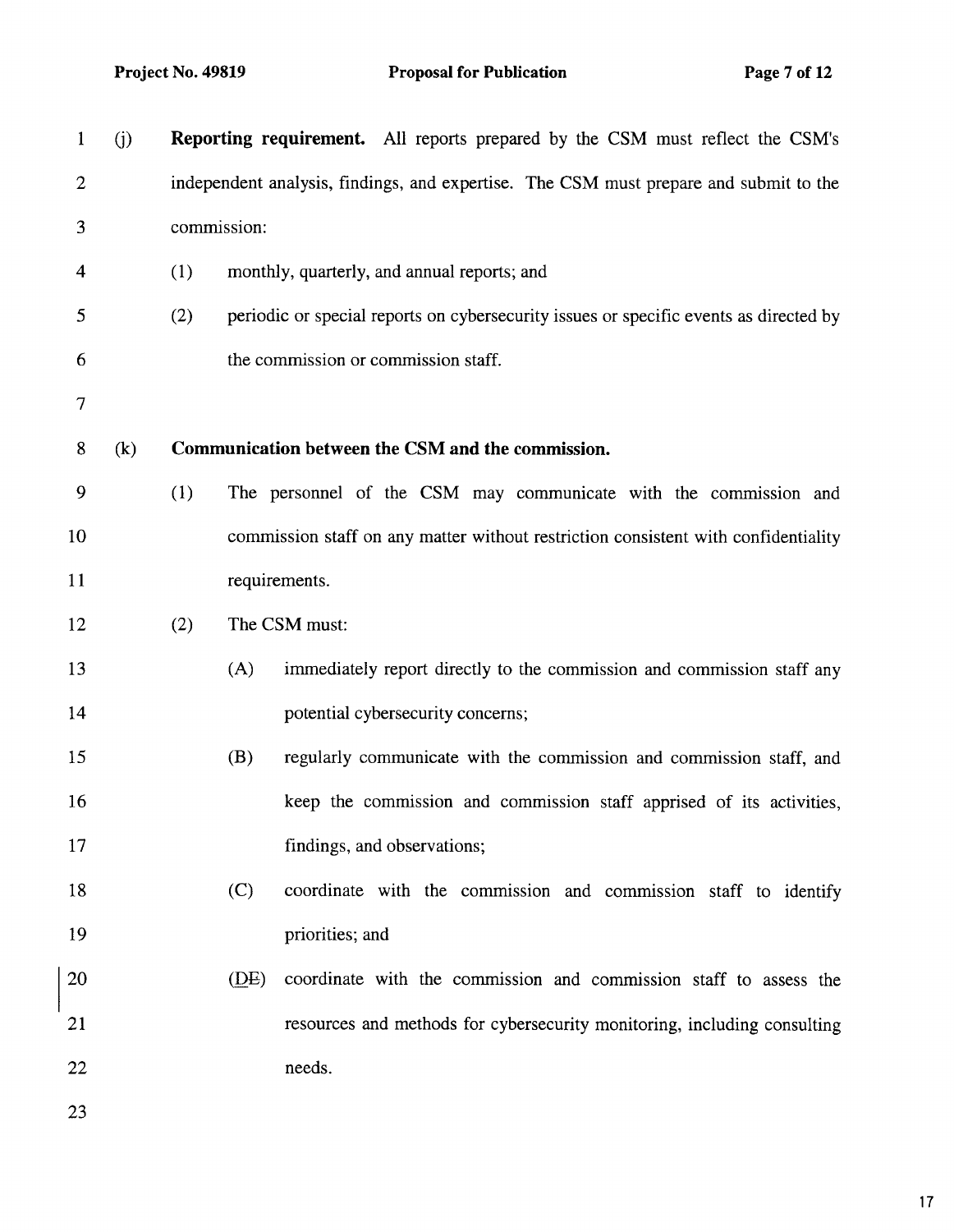$\frac{1}{1}$ 

| $\mathbf{1}$   | $\left($ l |     | <b>ERCOT's responsibilities and support role.</b> ERCOT must provide to the CSM any      |
|----------------|------------|-----|------------------------------------------------------------------------------------------|
| $\overline{2}$ |            |     | access, information, support, or cooperation that the commission determines is necessary |
| 3              |            |     | for the CSM to perform the functions described by subsection (f) of this section.        |
| 4              |            | (1) | ERCOT must conduct an internal cybersecurity risk assessment, vulnerability              |
| 5              |            |     | testing, and employee training to the extent that ERCOT is not otherwise required        |
| 6              |            |     | to do so under applicable state and federal cybersecurity and information security       |
| 7              |            |     | laws.                                                                                    |
| $\bf 8$        |            | (2) | ERCOT must submit an annual report to the commission on ERCOT's                          |
| 9              |            |     | compliance with applicable cybersecurity and information security laws by                |
| 10             |            |     | January 15 of each year or as otherwise determined by the commission.                    |
| 11             |            | (3) | Information submitted in the report under paragraph (2) of this subsection is            |
| 12             |            |     | confidential and not subject to disclosure under chapter 552, Government Code,           |
| 13             |            |     | and must be protected in accordance with the confidentiality standards established       |
| 14             |            |     | in PURA, the ERCOT protocols, commission rules, and other applicable laws.               |
| 15             |            |     |                                                                                          |
| 16             |            |     |                                                                                          |
| 17             | (m)        |     | Participation in the cybersecurity monitor program.                                      |
| 18             |            | (1) | A transmission and distribution utility, a corporation described in PURA §32.053,        |
| 19             |            |     | and a municipally owned utility or electric cooperative that owns or operates            |
| 20             |            |     | equipment or facilities in the ERCOT power region to transmit electricity at 60 or       |
| 21             |            |     | more kilovolts must-may participate in the cybersecurity monitor program.                |
| 22             |            | (2) | An electric utility, municipally owned utility, or electric cooperative that operates    |
| 23             |            |     | solely outside the ERCOT power region may elect to participate in the                    |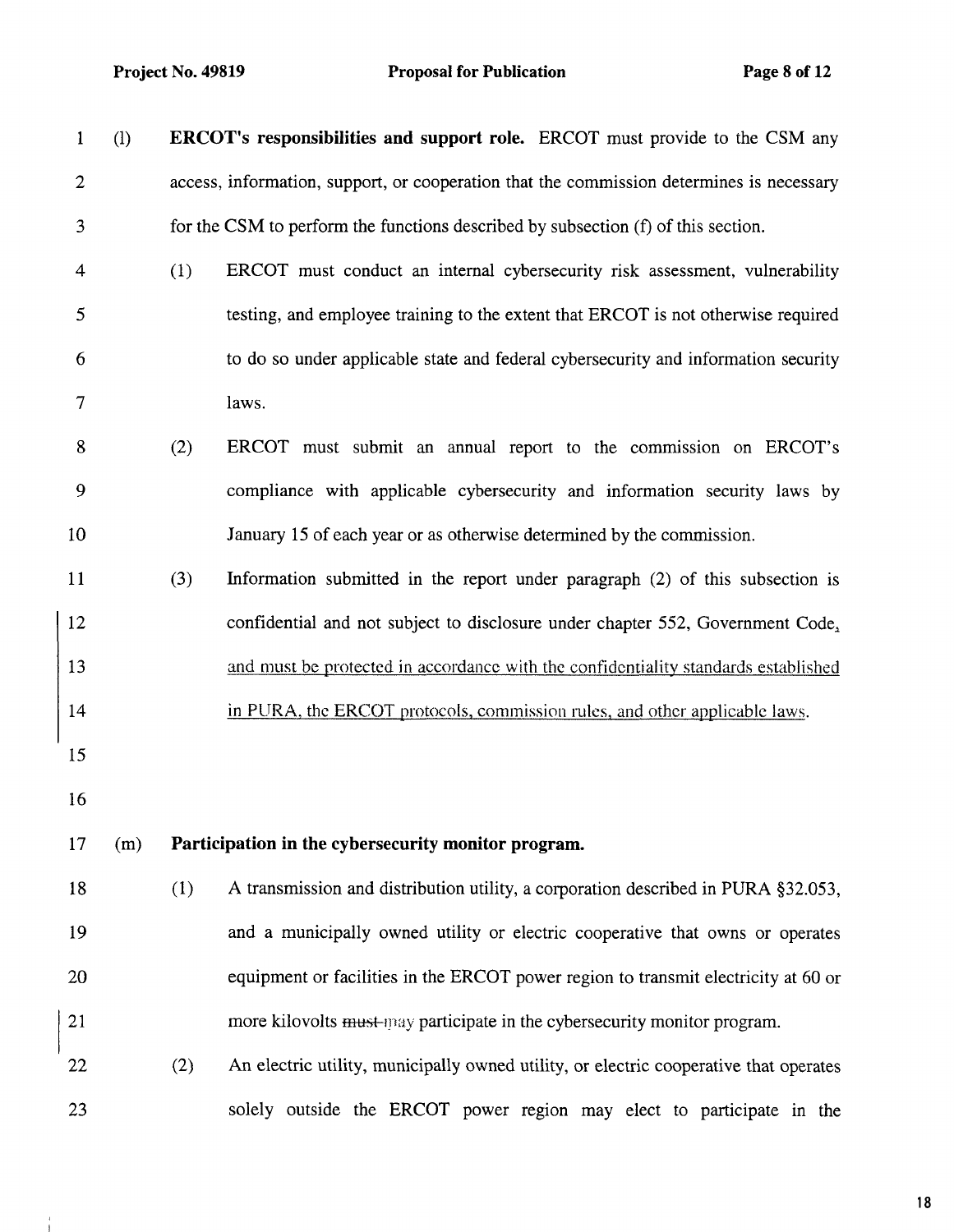| $\mathbf{1}$ |     |             | cybersecurity monitor program. An electric utility, municipally owned utility, or     |
|--------------|-----|-------------|---------------------------------------------------------------------------------------|
| $\mathbf{2}$ |     |             | electric cooperative that operates solely outside the ERCOT power region that         |
| 3            |     |             | elects to participate in the cybersecurity monitoring program is a monitored utility. |
| 4            | (A) |             | An electric utility, municipally owned utility, or electric cooperative that          |
| 5            |     |             | elects to participate in the cybersecurity monitor program must annually:             |
| 6            |     | (i)         | file with the commission its intent to participate in the program and                 |
| 7            |     |             | to contribute to the costs of the CSM's activities in the project                     |
| 8            |     |             | established by commission staff for this purpose; and                                 |
| 9            |     | (ii)        | complete and submit to ERCOT the participant agreement form                           |
| 10           |     |             | available on the ERCOT website to furnish information necessary                       |
| 11           |     |             | to determine and collect the monitored utility's share of the costs                   |
| 12           |     |             | of the CSM's activities under subsection (n) of this section.                         |
| 13           | (B) |             | The cybersecurity monitor program year is the calendar year. An electric              |
| 14           |     |             | utility, municipally owned utility, or electric cooperative that elects to            |
| 15           |     |             | participate in the cybersecurity monitor program must file its intent to              |
| 16           |     | participate | and complete the participant agreement form under                                     |
| 17           |     |             | subparagraph (A) of this subsection for each calendar year that it intends to         |
| 18           |     |             | participate in the program.                                                           |
| 19           |     | (i)         | Notification of intent to participate and a completed participant                     |
| 20           |     |             | agreement form may be submitted at any time during the program                        |
| 21           |     |             | year, however, an electric utility, municipally owned utility, or                     |
| 22           |     |             | electric cooperative that elects to participate in an upcoming                        |
| 23           |     |             | program year is encouraged to complete these steps by December 1                      |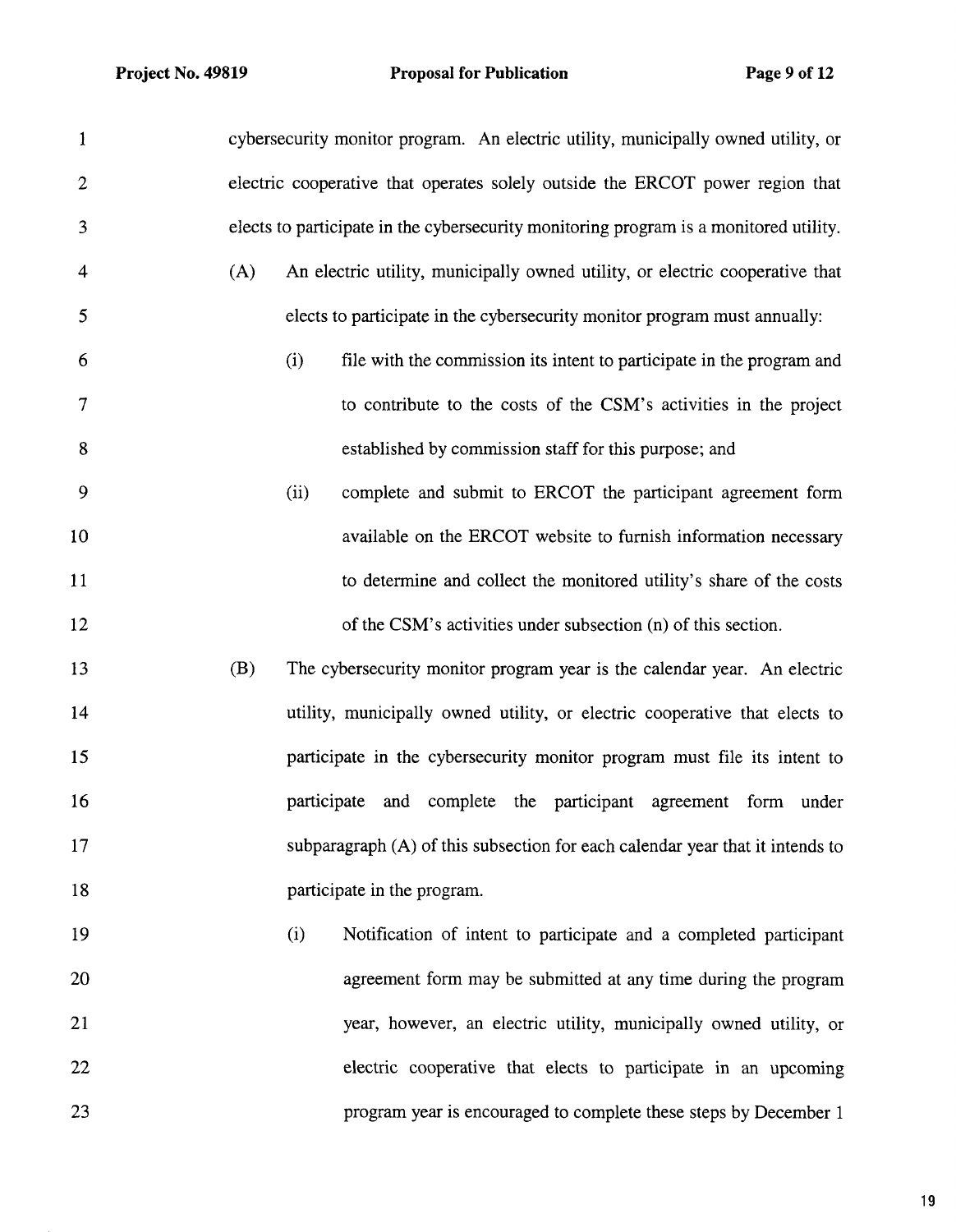| $\mathbf{1}$   |     |     |                       |          | prior to the program year in order to obtain the benefit of                     |
|----------------|-----|-----|-----------------------|----------|---------------------------------------------------------------------------------|
| $\overline{2}$ |     |     |                       |          | participation for the entire program year.                                      |
| 3              |     |     |                       | (ii)     | The cost of participation is determined on an annual basis and will             |
| 4              |     |     |                       |          | not be prorated.                                                                |
| 5              |     |     |                       | (iii)    | A monitored utility that elected to participate under subsection                |
| 6              |     |     |                       |          | $(m)(2)$ may discontinue its participation in the cybersecurity                 |
| 7              |     |     |                       |          | monitor program at any time but is required to pay the annual cost              |
| 8              |     |     |                       |          | of participation for any calendar year in which the monitored utility           |
| 9              |     |     |                       |          | submitted a notification of intent to participate.                              |
| 10             |     |     |                       |          |                                                                                 |
| 11             | (n) |     | Funding of the CSM.   |          |                                                                                 |
| 12             |     | (1) |                       |          | ERCOT must use funds from the rate authorized by PURA $\S 39.151(e)$ to pay for |
| 13             |     |     | the CSM's activities. |          |                                                                                 |
| 14             |     | (2) |                       |          | A monitored utility that operates solely outside of the ERCOT power region must |
| 15             |     |     |                       |          | contribute to the costs incurred for the CSM's activities.                      |
| 16             |     |     | (A)                   |          | On an annual basis, ERCOT must calculate the non-refundable, fixed fee          |
| 17             |     |     |                       |          | that a monitored utility that operates solely outside of the ERCOT power        |
| 18             |     |     |                       |          | region must pay in order to participate in the cybersecurity monitor            |
| 19             |     |     |                       |          | program for the upcoming calendar year.                                         |
| 20             |     |     | (B)                   |          | ERCOT must file notice of the fee in the project designated by the              |
| 21             |     |     |                       |          | commission for this purpose and post notice of the fee on the ERCOT             |
| 22             |     |     |                       | website. |                                                                                 |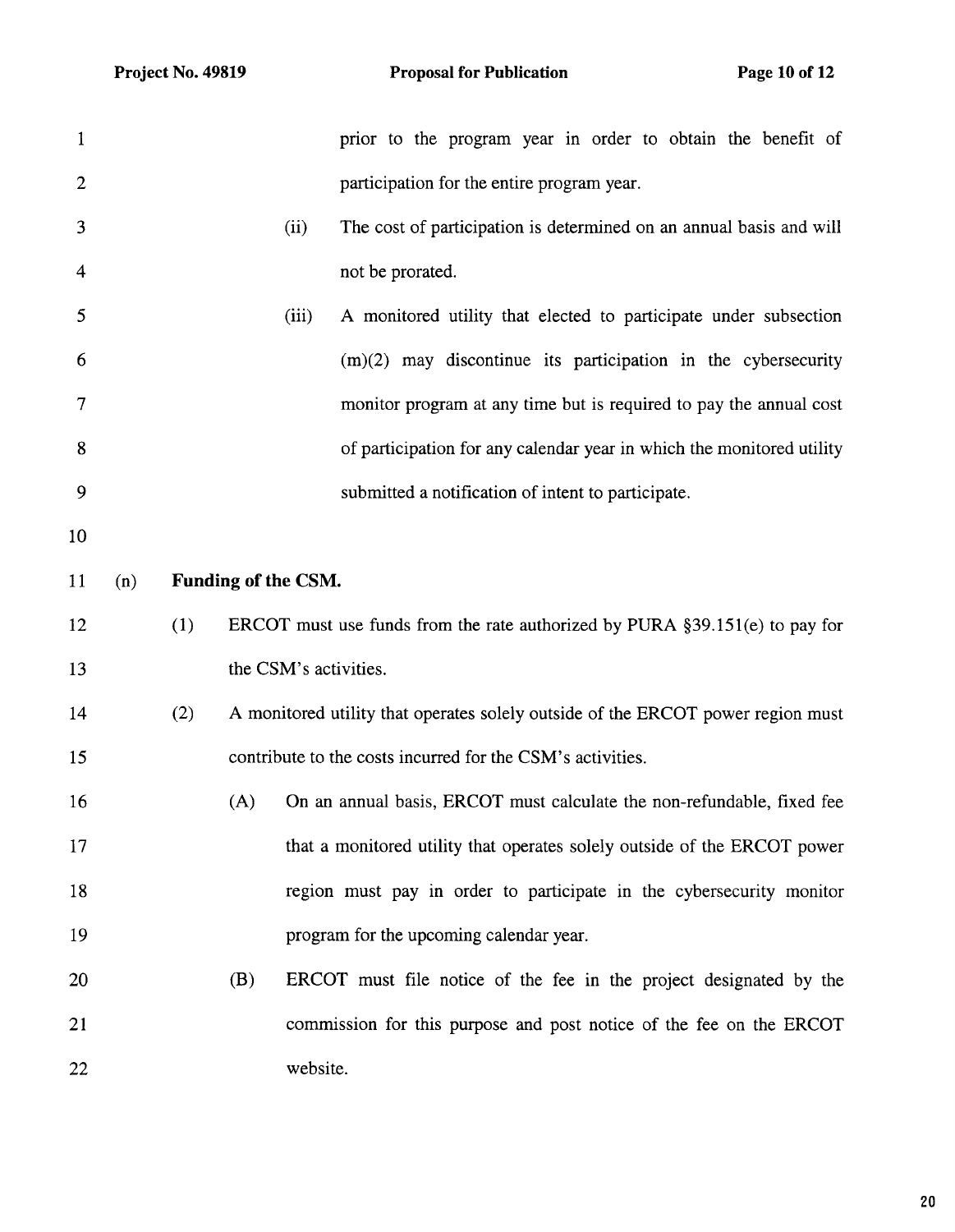| 1              |     | (i)  | For the 2020 program year, ERCOT must file and post notice of             |
|----------------|-----|------|---------------------------------------------------------------------------|
| $\overline{2}$ |     |      | the fee to participate in the program by May 1, 2020.                     |
| 3              |     | (ii) | Beginning with the 2021 program year, ERCOT must file and post            |
| 4              |     |      | notice of the fee to participate in the program by October 1 of the       |
| 5              |     |      | preceding program year.                                                   |
| 6              | (C) |      | Before filing notice of the fee as required by paragraph $(2)(B)$ of this |
| 7              |     |      | subsection, ERCOT must obtain approval of the fee amount and              |
| 8              |     |      | calculation methodology from the commission's executive director.         |
| 9              |     |      |                                                                           |
| 10             |     |      |                                                                           |